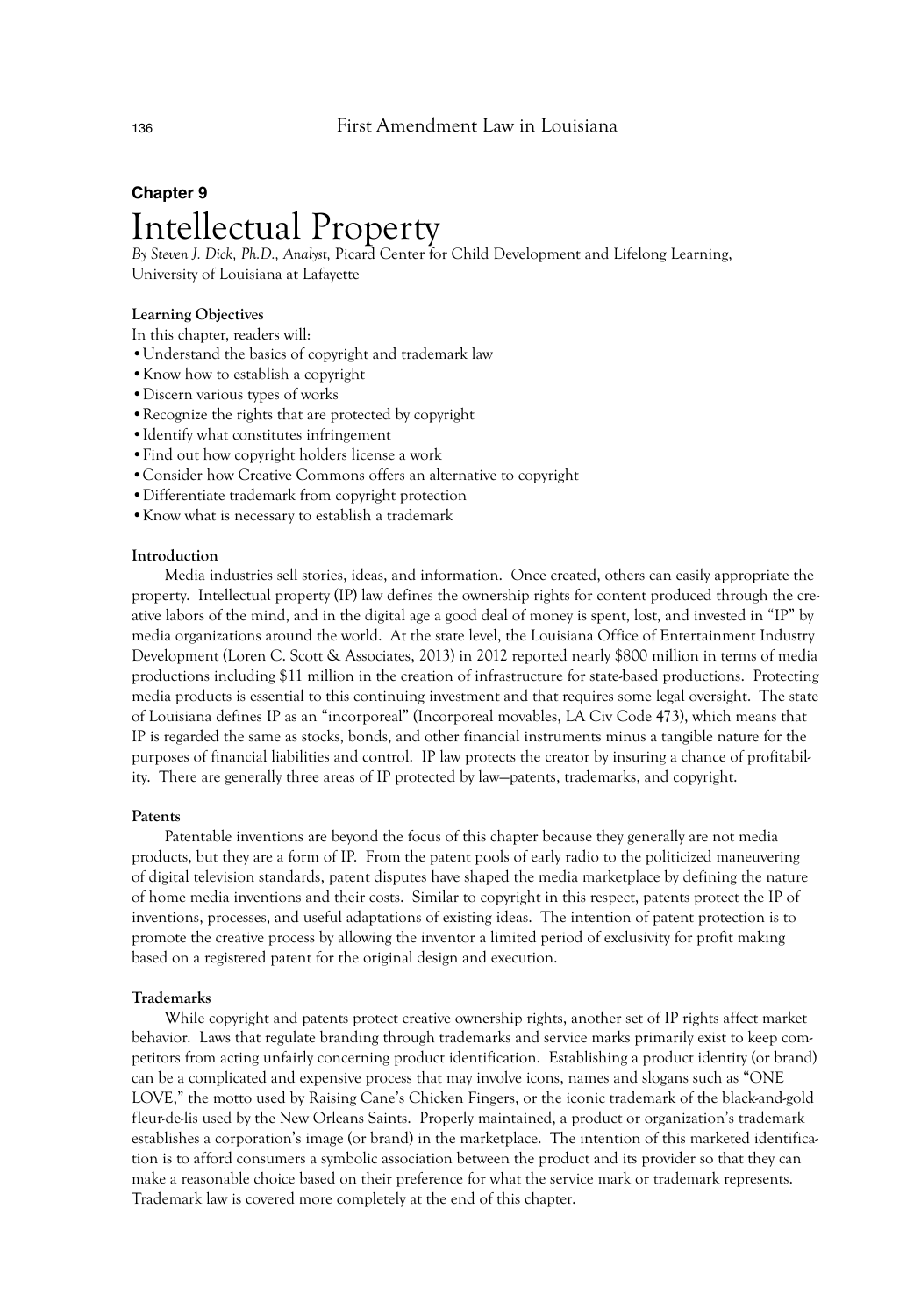# **Copyright**

Copyright protects original works of authorship such as literary, musical, pictorial, or graphic expressions including some forms of computer software (Copyright Act, 17 U.S.C. § 102 (1976)). The work must be original to the copyright holder and have a certain minimum amount of authorship that can be attributed to them. Names, titles, and short phrases do not qualify for copyright protection but may qualify for trademark protection. The goal is to protect the actual expression of the idea; the mere idea itself lacks protection of copyright. For example, *HBO's True Blood* copyright protects literary and cinematic elements associated with that television series—the script, music, and videos—but it does not protect any story idea about vampires living in a small town. Otherwise, the *Twilight* movie franchise using this narrative approach would have to answer to possible claims of infringement.

Once copyrighted, the 1976 Act grants at least five specific rights to the holder including the most important one — the right to *reproduce* (or control reproduction) the work. Second, the right allows the user to *prepare derivative* works, such as translations, or transpositions of the work into a different medium, and it also protects serializing the work as well. Third, the right grants control over the *distribution* of copies and makes the work available for sale by the owner. Fourth and fifth, public *performance* and *display* rights allow the copyright holder to control the venue, including the time of presentation and to what public it is shown beyond the circle of family and friends. Broadcasting involves rights to a public performance of copyrighted works, but stations must have a license to allow such use.

The IP chart below compares the various rights. You will note most of the legal authority resides with the federal government, but a state such as Louisiana can exercise its interest in trademark protection through the secretary of state's office and provides some protection to copyrighted works. It also is important to understand that different titles of law protect IP, including copyright, trademarks, and the patents. The duration period for the different areas of IP—copyright, trademark, and patents—also varies according to the terms of different statutes.

|                                 | Copyright                                                                                                                         | Trademark                                                                                | Patent                                                        |
|---------------------------------|-----------------------------------------------------------------------------------------------------------------------------------|------------------------------------------------------------------------------------------|---------------------------------------------------------------|
| Protects                        | Original expression of an<br>idea                                                                                                 | Promotion material or corporate<br>image that identifies an entity                       | Useful invention<br>or method                                 |
| Protection<br><b>Starts</b>     | When fixed in tangible<br>form                                                                                                    | Use in commerce or registration<br>of intent to use                                      | On registration                                               |
| <b>US</b> Statute               | 17 U.S.C.                                                                                                                         | 15 U.S.C § 1123<br>35 U.S.C § 2                                                          | 35 U.S.C.                                                     |
| LA Statute                      | 14 LA R.S. § 73.2                                                                                                                 | 51 LA R.S. § 211-300                                                                     |                                                               |
| US Agency                       | Copyright Office,<br>Library of Congress                                                                                          | United States Patent and Trade-<br>mark Office                                           | <b>United States</b><br>Patent and<br>Trademark<br>Office     |
| LA Agency                       |                                                                                                                                   | Louisiana Secretary of State                                                             |                                                               |
| Current Length<br>of Protection | Author's life plus 70 years.<br>Others 95 years from first<br>publication or 120 years<br>from creation (whichever<br>ends first) | As long as used in commerce.<br>Federal registration lasts 10 years,<br>but is renewable | Utility and<br>plant: 20 years<br>Design patents:<br>14 years |

#### **Intellectual property law enforcement**

# **Legislative History**

In 1556, the charter of the Stationers' Company in Great Britain created the process to regulate printing, and stamp out the Protestant Reformation. Queen Mary was intent on helping the Catholic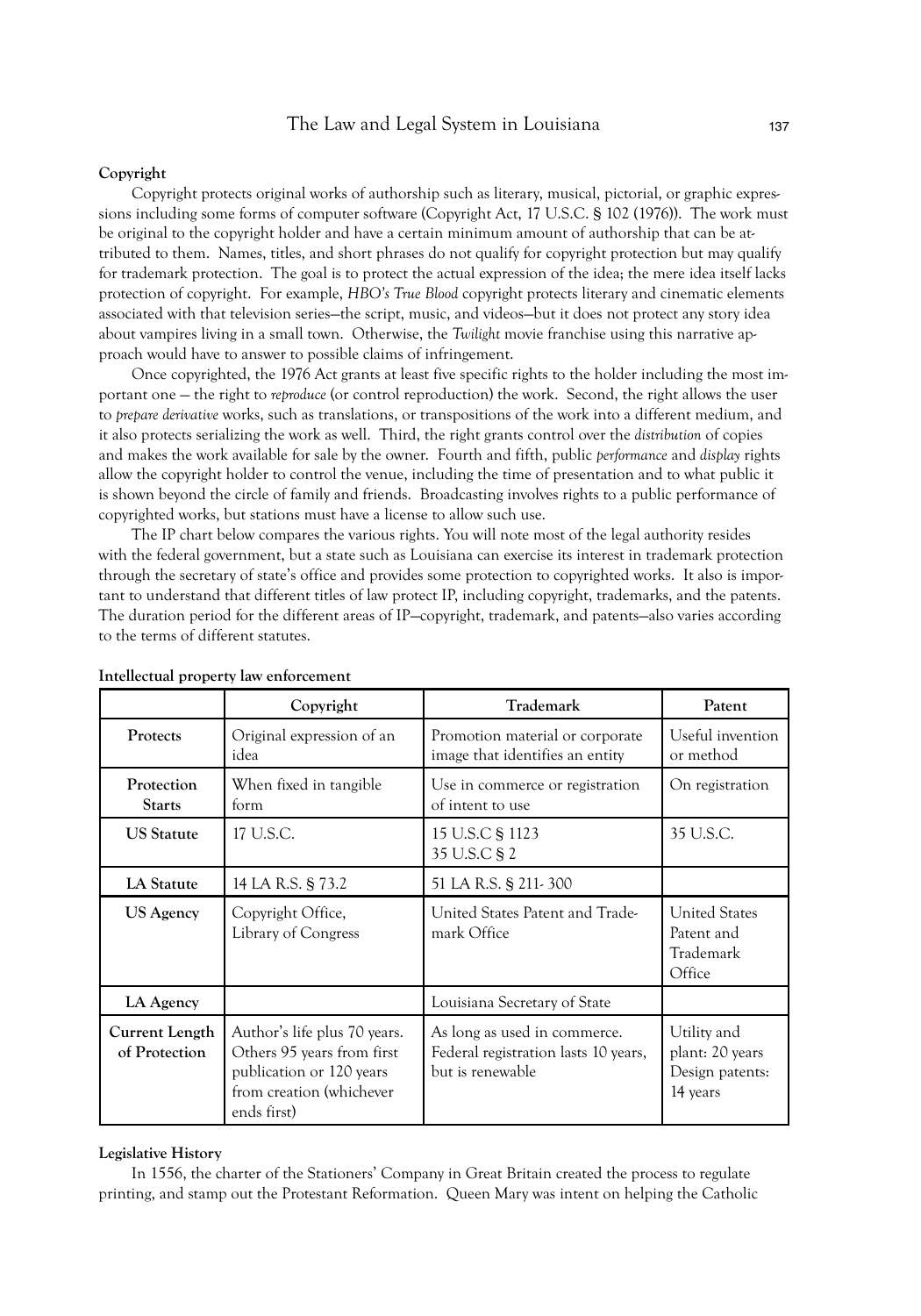clergy put an end to the distribution of Protestant literature. The British Stationers' Company was empowered with royal backing to approve books and presses, plus search out illegal prints, and destroy non-approved books and presses. Following her reign, Queen Mary's successors turned the tables on the Catholic Church and used this tool of censorship to advance the Anglican cause. By 1710, protests over the despotism of the Stationers' Company prompted Queen Anne to adopt the world's first copyright law with parliamentary approval. The Act prescribed a copyright term of 14 years with the opportunity to renew it once amounting to 28 years of exclusive control before the copyright expired and the work entered the public domain. This copyright bill remained in effect in Britain until 1842 when the duration of copyright protection was extended to 42 years.

IP legislation became part of the foundation of the newly formed legal system of the United States. Even before ratification of the Constitution, twelve of the original 13 colonies approved copyright protection while the federal government operated under the Articles of Confederation (Patterson, 1993). In 1787, the U.S. Constitution prominently featured in the first article IP's foundation in law:

The Congress shall have Power ... To promote the Progress of Science and useful Arts, by securing for limited times to Authors and Inventors the exclusive Right to their respective Writings and Discoveries.

*—United States Constitution, Article I, Section 8*

The "exclusive right" feature of IP rights eventually would come into conflict with the rights of free expression protected by the First Amendment of the Bill of Rights, and later guaranteed by the Louisiana Constitution in Article 1, Sec. 7. On one side, copyright law creates a predictable media marketplace by defining rules and responsibilities. Creators gain the *right* to control the use of the content and the revenue it generates. On the other side, copyright law denies to others the right to express the same ideas in the same fashion, giving to certain authors the exclusive use of this IP. This exclusivity is understandable given that copyright law was, at its origin, a government sanctioned monopoly (Patterson, 1993).

Although the constitutional provision set down the basic principles of IP, the necessary regulations were implemented at several levels. The U.S. Congress acted swiftly to create the statutory protection necessary for its enforcement. The first Copyright Act of 1790 granted authors the basic protection of printed works for 14 years and this right was renewable for an additional 14 years. Congress approved revisions to the original copyright law in 1831, 1870, 1909, and 1976, by either creating new forms of protected expression, such as musical compositions, or extending the term of ownership. It was not long after the revision of 1831, the U.S. Supreme Court affirmed copyright policy. In 1834, *Wheaton v. Peters* (1834) confirmed that copyright was not a perpetual right, which was set at 28 years plus a 14-year extension.

In addition to the U.S. Constitution, copyright protection was upheld by the authority of legislation and the courts. In addition, there are regulatory agencies charged with the day-to-day interpretation and enforcement of copyright law. As opposed to the "laws" created by the Constitution and the Congress, these agencies create "regulation," but the term *regulation* reflects the guidance or control aspect of duties charged to government agencies overseeing IP rights briefly described below.

**Copyright Office in the Library of Congress**. Established in 1870, houses the Register of Copyrights. The Copyright Office examines applications, and records the registration of original and renewal claims. The Copyright Office administers compulsory and statutory licensing discussed below for public performances, transmission, and Internet connection.

**Copyright Royalty Board.** This board maintains a record of service providers for infringement cases, as well as the tools to find the owner of registered material. It is a part of the Library of Congress, and was created by the Copyright Royalty and Distribution Reform Act of 2004 (Proceedings by Copyright Royalty Judges, 17 U.S.C. § 8, 10: 801-805).

**United States Patent and Trademark Office.** This agency is part of the U.S. Department of Commerce. As its name implies, it grants to applicants patents and registers trademarks. It also maintains a searchable registry and advises the president and the Congress about the status of patent and trademark policy both in the United States and in global tribunals.

**World Intellectual Property Organization (WIPO).** The WIPO is the United Nations agency dedicated to the protection of IP through international trade. The WIPO created in 1970, following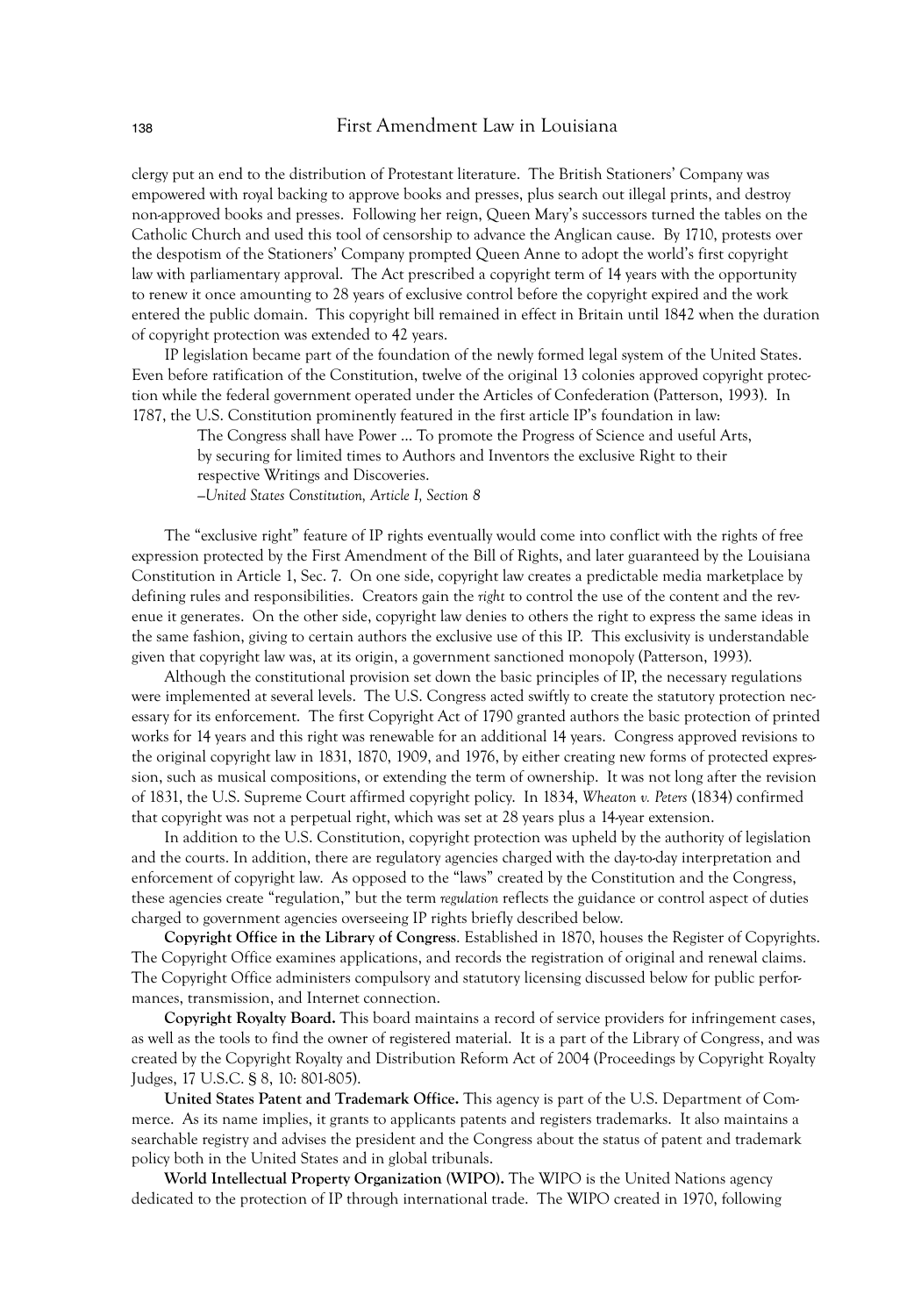the recommendations of the 1967 WIPO Convention. It replaced the *United International Bureaux for the Protection of International Policy*. The *United International Bureaux* created in 1893 was in response to the 1883 Paris Convention for the Protection of Industrial Property and the 1886 Berne convention for the Protection of Literary and Artistic Works (World Intellectual Property Organization, 2013). Together, the Paris and Berne Conventions established the rules for copyright protections between countries. The Paris Convention helped holders gain copyright protection in countries outside their own. The Berne Convention was the first multinational treaty protecting copyright for economic interests.

**Enforcement Bureaus.** While most IP enforcement actions come from owners, enforcement agencies work to control the more organized efforts. The Federal Bureau of Investigation, White Collar Crime Division and U.S. Customs and Border Protection work to discourage criminal copyright and trademark violations that include commercial operations and Internet distribution, specifically covering those items with a value of more than \$1,000 over 180 days (Criminal Infringement, 17 U.S.C. § 5:506). In addition, the Office of the Intellectual Property Enforcement Coordinator, part of the White House Office of Management and Budget, works with federal and international agencies to protect U.S. IP at home and abroad.

**Private and Non-Governmental Organizations.** There are private organizations integral to the protection of IP, especially copyright. Some of which operate through contractual arrangements with owners to collect payment. For example, the American Society of Composers, Authors, and Publishers (ASCAP) and Broadcast Music Incorporated (BMI) work with artists and broadcasters in order to manage licensing fees. The trade group Recording Industry Association of America (RIAA) is well known for actively pursuing copyright litigation against people and software systems that promote file sharing among consumers sharing music and movies on the Internet. Other groups such as the Harry Fox Agency and Copyright Clearance Center (CCC) identify content owners and negotiate the fair payment for specific uses of the recordings.

Trade groups such as the National Association of Broadcasters (NAB), National Cable & Telecommunications Association (NCTA), Consumer Electronics Association (CEA) and Motion Picture Association of America (MPAA) have helped shape policy for their industries. At the same time, groups such as American Library Association, Creative Commons and Electronic Frontier Foundation (EFF) aim from a consumer perspective to expand the rights of users. While the agencies and groups identified above are not an all-inclusive list of arbiters, they do represent major overseers of IP rights. Consider a scenario addressing some basic questions that arise in the legal process of copyright management.

## **Establishing Ownership**

Scenario: Two photographers with similar cameras independently walk up to Jackson Square in New Orleans. They produce nearly identical pictures. Who owns the copyright on the image? Both? Neither? Is it the first one to take it, or any one of the many photographers who had taken that picture before then?

The answer is that both photographers, along with many others, own the copyright to the Jackson Square pictures. Copyright protects the unique expression of an idea, but uniqueness is defined as "independently created." The fact that the two photographers did not have a particularly novel idea is not as important as the fact that they did their own work. As a professional matter, publishers may demand something more imaginative, but that does not deny the photographer a right to claim personal ownership of the fixed expression of this visual idea.

It may seem strange that the law protects intangible IP when it is fixed (recorded) "in tangible form," but that it is really not the idea; rather it is the tangible expression of the idea that specifies exactly what is protected in law. The tangible expression can be through the means of videotape, a script, a musical score, a recording, a painting, a book, or even a choreography notation. As of 1980, tangible forms would include electronic, or machine-readable records, software, and digital files, which are protected under federal law (Regarding Computer Programs, 17 U.S.C. §101 and §117 (1980)).

Once the work is fixed in its tangible form, two additional steps are needed to strengthen the protection, which are copyright *notice* and *registration*. Neither one is required, but both are useful in order to strengthen a claim of ownership by indicating the intent to protect the content, and by establishing the date of creation and location.

The city of Chicago discovered the trouble that occurs when these steps are ignored. Prior to 1976, a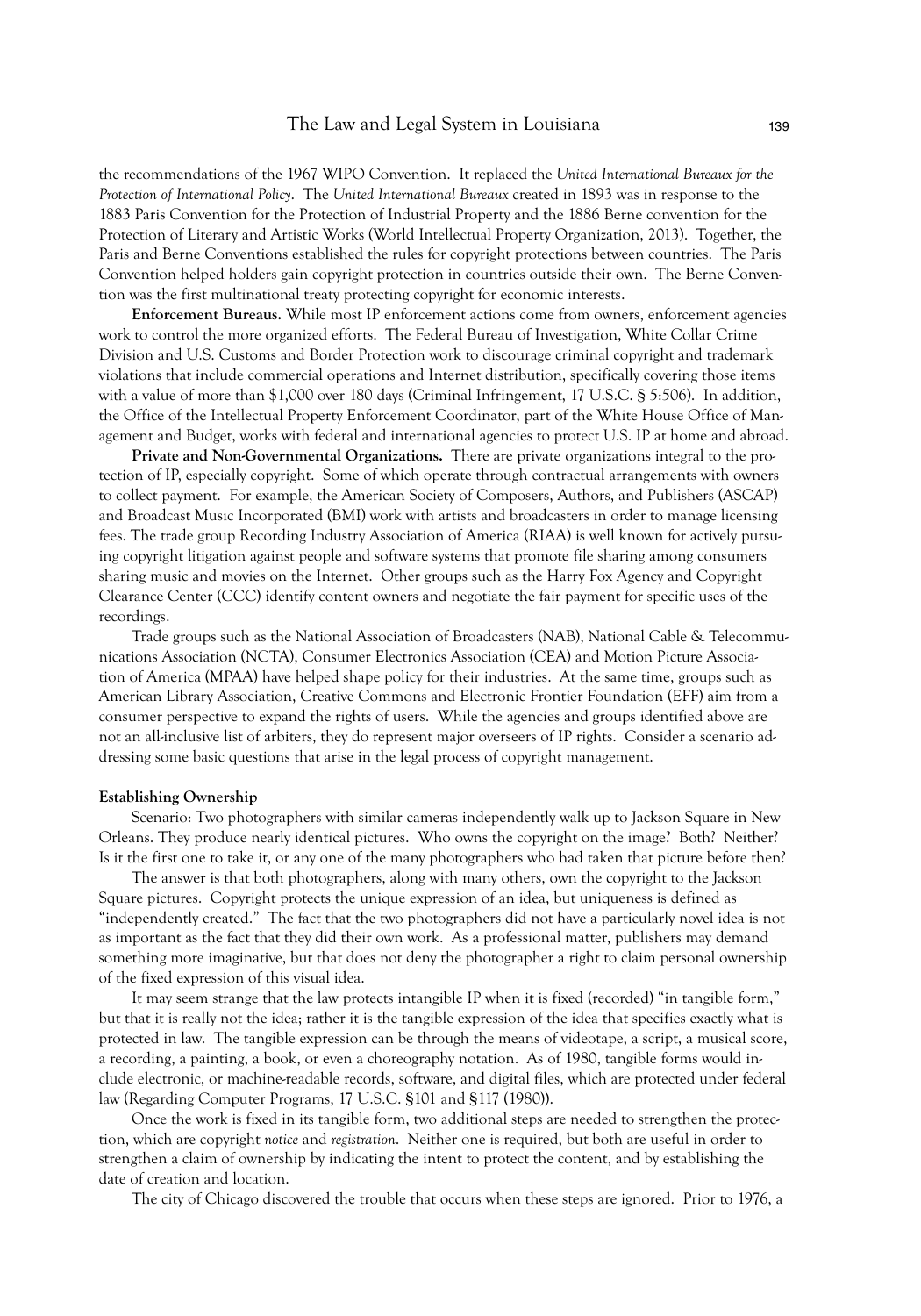copyright notice was required for protection. In 1967, an untitled model of a proposed grand sculpture by Pablo Picasso in Chicago's Daley Plaza was unveiled without any such notice. After his monumental sculpture was completed, Chicagoans discovered something about it: The city could not enforce its copyright ownership. Under the laws of the time, the lack of copyright notice on the model placed it in the public domain. The full size sculpture was considered a derivative or the original model. Since the model was in the public domain, the derivative monumental sculpture also entered the public domain (*The Letter Edged in Black Press, Inc. v. Public Building Commission of Chicago,* 1970*)*. The 1976 revision to the Copyright Act removed the requirement of notice to afford some protections under law.

The Berne Convention Act adopted by the U.S. Congress in 1988 brought federal law into compliance with the Berne Convention—an international agreement from 1886 achieved in Berne, Switzerland. Works published after March 1, 1989 no longer required a visible copyright. As a result, three rules were authorized to guide copyright holders based on their publication date. Prior to January 1, 1978, a visible copyright notice is required, but after that time from January 1, 1978, to March 1, 1989, certain exceptions are allowed mainly for accidental omissions of the visible notice. The contemporary rule assumes someone owns title to the creative work, and that they do not have to sacrifice their copyright for lack of notice (Sheldon Mak Rose and Anderson, 2013). Unpublished works do not require a copyright notice.

Despite changes in the law, copyright notice is a good idea. The notice informs the public of an author's intent to protect copyright, identifies the author or owner, and the year of its creation. Works without notice are open to an "innocent infringement" defense, where the violator reasonably can claim they did not know the work was protected, which would mean a possible reduction in damages, or no compensation at all would be awarded if a dispute arose.

The visually perceptible notice contains three parts. First, the indication of copyright can be "Copyright," "Copr" or the © character. Second, the year of the current work's first publication—even if it a derivative, or compilation of previous works. Third, the name, or generally recognized abbreviation of the copyright owner's name or organization (e.g., ABC or NFL). The complete copyright notice would look something like, "©2014 Steven J. Dick," or "Copyright 2013 ABC Television." The notice should be clearly visible to the observer and normally at or near the title. Works published primarily in electronic form may place the notice with the credits at the end of the work in digital form, or at the end of printouts (US Copyright Office, 2013).

Copyright owners may strengthen their protection by registering the work with the U.S. Copyright office. However, registration is not required, unless the copyright holder is planning legal action against an infringer. Registration with the copyright office also may require the owner to deposit two of the copies with the Library of Congress. Notice with the U.S. Copyright Office creates a public record of the original work. It also provides a certificate of registration, and includes other advantages if registered in the first five years.

#### **Derivative Works**

Creating a bestselling book may be profitable, but the movie version, a new edition, a translation, or even a spinoff can produce substantial additional profits. All of these are derivative works. The derivative work may claim a new copyright, but only for additional material. For example, the 1946 novel by Robert Penn Warren, *All the Kings Men,* gave the copyright holder benefits of the book until 2059 (author's death in 1989 plus 70 years). Yet a 2005 audio version of the same name carries a copyright title that will not expire until 2100. From 2059 to 2100, the text of the book will be in the public domain, but the audio performance will be covered by copyright for an additional 41 years assuming no future changes in the law.

The television producer must worry about accidentally creating a derivative work. Works of art, even published books that are visible in the background of TV scenes can leave a video producer open to a copyright complaint (Lyras, 1992). Second, digital editing capacity makes it easier to borrow sounds or pictures from copyrighted sources. The process called *sampling* lifts a phrase or sound from one song in order to make it a part of a new recording. Negotiating a copyright clearance for such a sample can be difficult and prohibitively expensive. There is no standard formula to calculate the terms of such an agreement. In addition, secondary users may want to negotiate for two copyright clearances—one from the writer of the song, and one from the performer of the sampled version.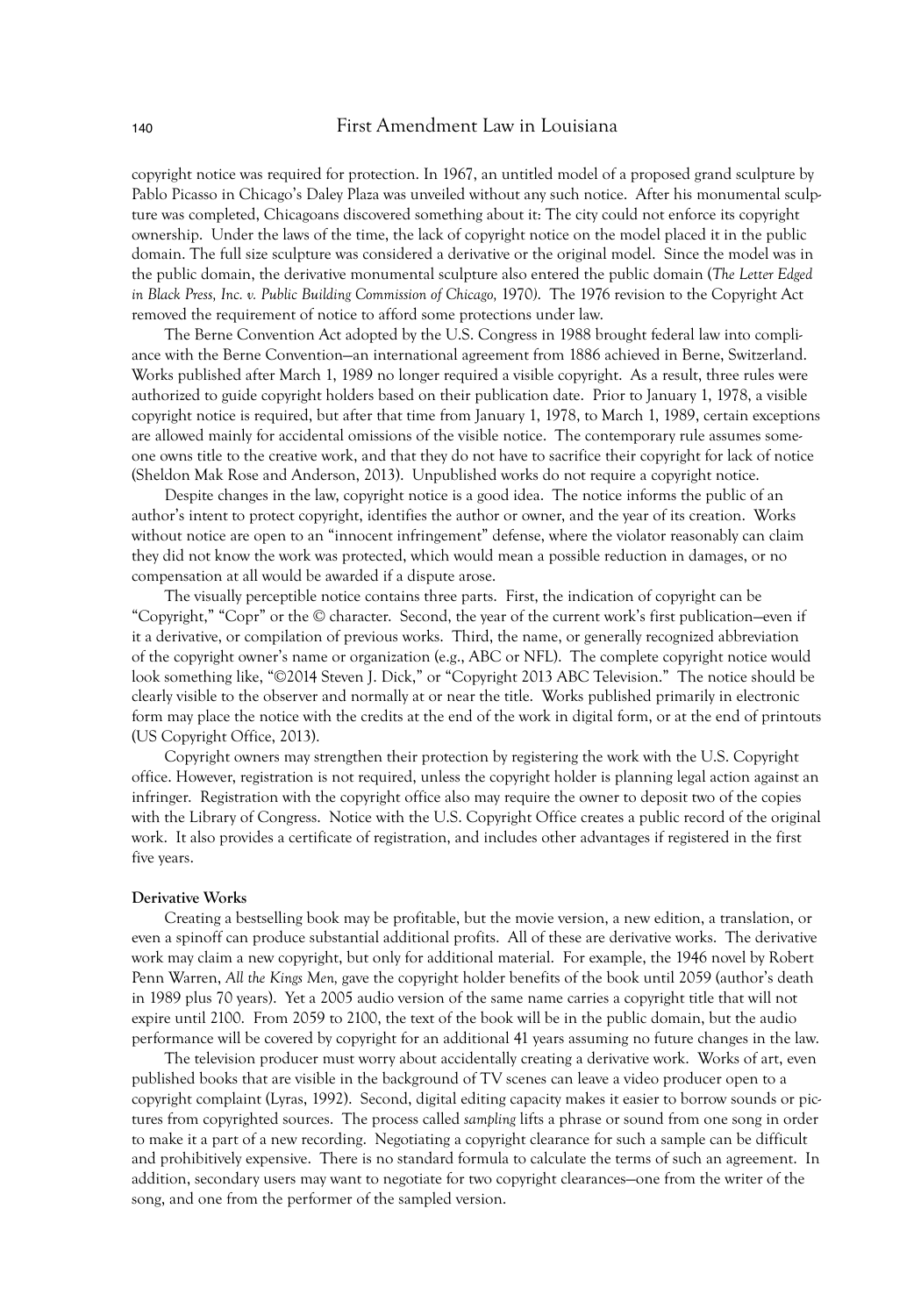#### **Compilations**

A compilation is simply a collection of previous works, as in a body of known information. As such, the compilation copyright protects the work of creating/organizing the original material. Unlike a derivative work, which is considered a new product with its own copyright, the compilation copyright does not create a new copyright for that previous material—nor is it intended to protect the purely mechanical arrangement of information, such as the white pages of the telephone directory. The compilation copyright covers anthologies, some magazines, or other collections.

# **Collective work**

A similar concept is known as the *collective work,* where each separate contribution is new and added by a different creator. Individual contributions would then earn separate copyrights while the compilation, as a whole would be copyrighted for the original work held by the organizing owner. The owner of the collective work license then would only have the right to publish the individual contributions under detailed conditions. Consider this book, individual chapters were written by separate authors and the editors unified and arranged the content. Similarly, newspapers can enforce a collective work copyright on the newspaper as a whole, while individual stories carry their own copyright as well.

#### **Works for Hire**

Much of the media depend on "works for hire." A work for hire is a copyrightable product that is created as part of one's employment. In such cases, the employer becomes the owner of copyright. This type of relationship between creator and owner falls into two broad categories—works prepared within the scope of employment (e.g., full time reporter) or those commissioned and ordered for a specific project (e.g., music for a motion picture). In *Community for Creative Non-Violence v. Reed* (1989) the Supreme Court outlined specific limitations based on the nature of the employee and contractor relationship. The Court set out specific rules to ensure that the relationship for creating a work for hire was an intentional one, and that it would prevent creators from losing copyright by mistaken oversight. An employer must exercise control over the employee's work, workplace, and payments. The employee must be hired to do the type of work covered by the copyright, and ideally, the business would support that particular kind of work. Suppose a barista sketched an image of a coffee cup in her spare time, would she lose claim to copyright of her artwork? It depends on whether this was something she was expected to do as part of her job, and if the work was done during work hours and with employer resources.

An independent contractor relationship is legally defined by certain terms, and generally is limited to nine specific commissions: 1) collective works; 2) audiovisual works; 3) translations; 4) supplementary content to another work (e.g., illustrations, forward); 5) compilations; 6) instructional texts; 7) tests; 8) test answers, 9) atlases. New media content are likely to challenge these categories given the growing use of crowd-sourced materials where multiple authors submit an original work in digital format for use by others.

#### **Length of Protection**

The duration of copyright protection is dependent upon when it was created, or first published, and who actually holds the copyright. Most works published after January 1, 1978 would be protected for the author's life, plus an additional 70 years. Anonymous authors, pseudonym authors, or works for hire would be protected for 95 years from the date of first publication, or 120 years from the content's creation, whichever ends first.

For works published prior to 1978, the rules regarding control become more complicated. The Copyright Act of 1909 established a duration of 28 years of ownership with an optional license renewal for a second 28-year term combined for a total possible holding of 56 years. The Copyright Act of 1976 automated the renewal to 47 years, or a total of 75 years for two terms (depending on the year of the original copyright). The 1998 Copyright Term Extension Act, named after U.S. Rep. Sonny Bono who was responding to the interests of Hollywood owners, added another 20 years, for 95 years in all (US Copyright Office, 2013). Before the passage of the 1976 Act, Congress passed nine interim extensions for copyrights that began with one starting in 1918. The effects of these term extensions were to allow the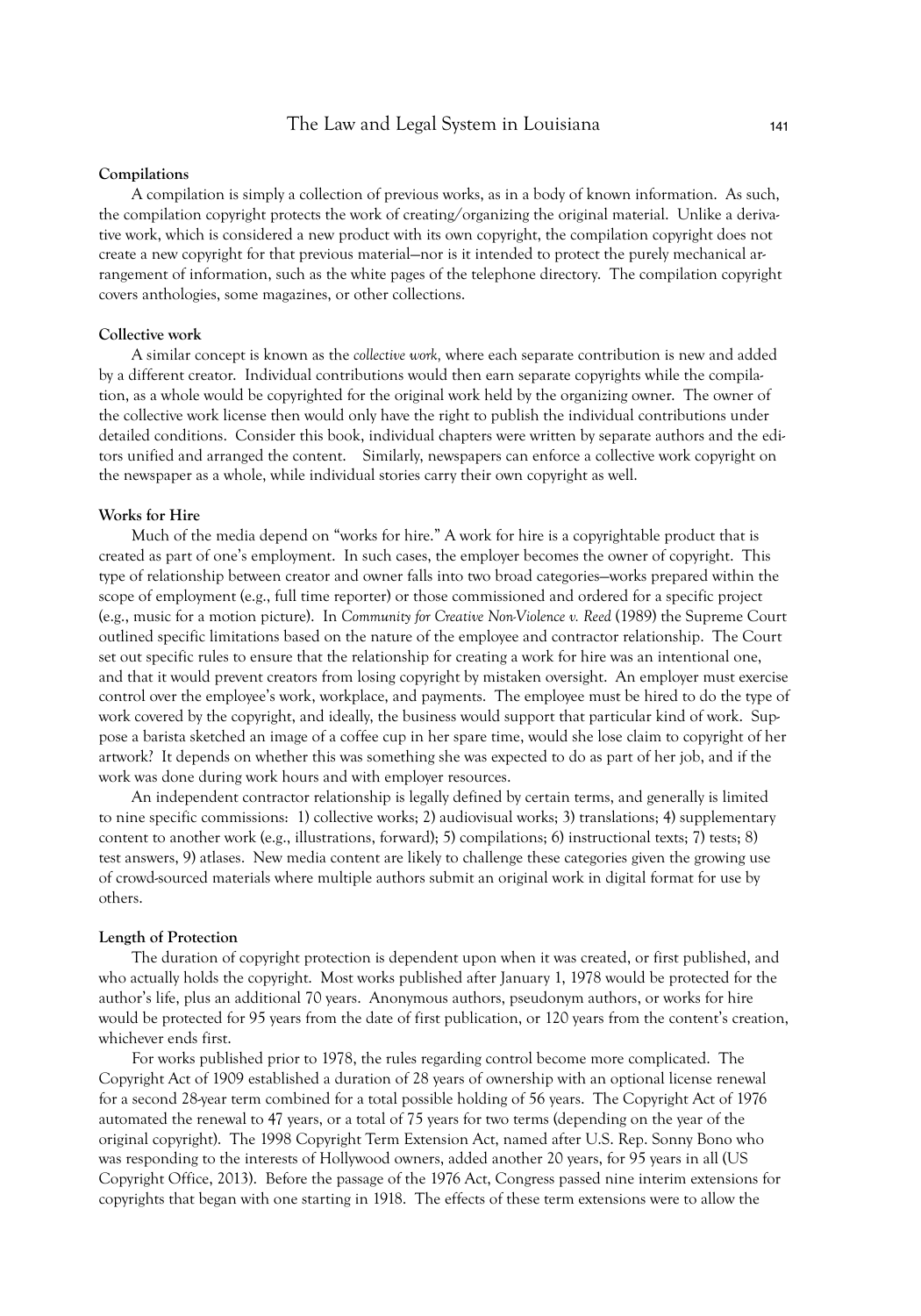earlier works to grandfather the prior holdings into the extended protection. One exception was granted to works that began their first term between 1950 and 1963, and that still required renewal after 28 years for continued protection.

## **First Sale Doctrine**

The first sale doctrine (Limitations on exclusive rights, 17 U.S.C. § 109) limits the control of a copyrighted work to the first time a copy of the original work is sold. In effect, once a book, CD, or DVD is sold to a consumer, the copyright owner no longer has the right to control later resale or loan of that work. This doctrine not only protects libraries, but marketing of used media and rentals as well.

As new media promote more creative works for online distribution, there is the question of copyright enforcement through digital rights management, which is where the *first sale doctrine* comes into play. It is unclear if digital copies enjoy the same rights under the first sale doctrine as analog versions (Asay, 2013), and the American Library Association (2013) suggests two other issues are at hand. First, digital rights management threatens the legitimate secondary transfer of IP. Second, there is the growing trend to rent/ license content (for a limited time), so that most consumers never actually own a copy.

# **Infringement**

Anyone who violates the exclusive rights of the copyright holder commits infringement. The owner may go to court and seek a civil action, asking for relief within three years for civil infringement and five years for criminal infringement (Limitations on Actions, 17 U.S.C. § 507). Relief may come in the form of an injunction to halt the infringing use while the court decides the case. The next step in a successful claim would be to impound the infringing material, and safeguard those items used to create infringing copies (e.g., molds, masters, film negatives), and finally the destruction of the infringing content is required (Copyright Infringement and Remedies, 17 U.S.C. § 501-513).

In addition to the destruction of copies, a copyright holder can demand actual damages, in terms of lost revenue, and the infringer's profits or statutory damages. Recovering statutory damages relies on two steps in the process. First, the court must find that the infringement was intentional. Second, the judge must arrive at a just settlement. For non-intentional uses, statutory damages range from \$750 to \$30,000 per work that was infringed. If the copyright owner can show intentional infringement, statutory damages may increase to \$150,000 per work. Criminal infringement occurs when the reproduction of more than one copyrighted work occurs in a 180-day period, which has a total retail value of more than \$1,000. The remedies are the same for civil infringement, along with the addition of a \$2,500 fine for someone who intentionally removes, alters, or places a false copyright notice on someone else's work. In addition, the defeated party in a copyright trial may have to pay the cost of the court and attorney's fees (Copyright Infringement and Remedies, 17 U.S.C. § 501-513).

# **Fair Use**

Copyright was not intended to limit public criticism or to impede education through its restriction on uses. There is also the reasonable expectation that a person who has a legal copy can actually view it. Fair use is the section of the copyright law that defines the acceptable uses of a copyrighted work (Limitations on Exclusive Rights: Fair Use, 17 U.S.C. § 107). Unfortunately, fair use is not a bright line test but one determined by applying the criteria of four factors regarding the use of copyrighted material:

- (1) **Purpose** and character of the use, including whether such use is of a commercial nature or for nonprofit educational purposes;
- (2) **Nature** of the copyrighted work. Does the work lend itself to commentary or is it purely factual material?
- (3) **Amount** and substantiality of the portion used in relation to the copyrighted work as a whole; and
- (4) **Effect** of the use upon the potential market for or value of the copyrighted work.

There also is a specific statutory license created by the Copyright Act (17 USC 112), which though it is not fair use does provide the right to the public performance of a copyrighted work and allow the recording of a copy to facilitate broadcasting. This provision means a broadcaster can place a copy of a copyrighted song on a server for later transmission, or hold one in its archives without violating the terms of its license.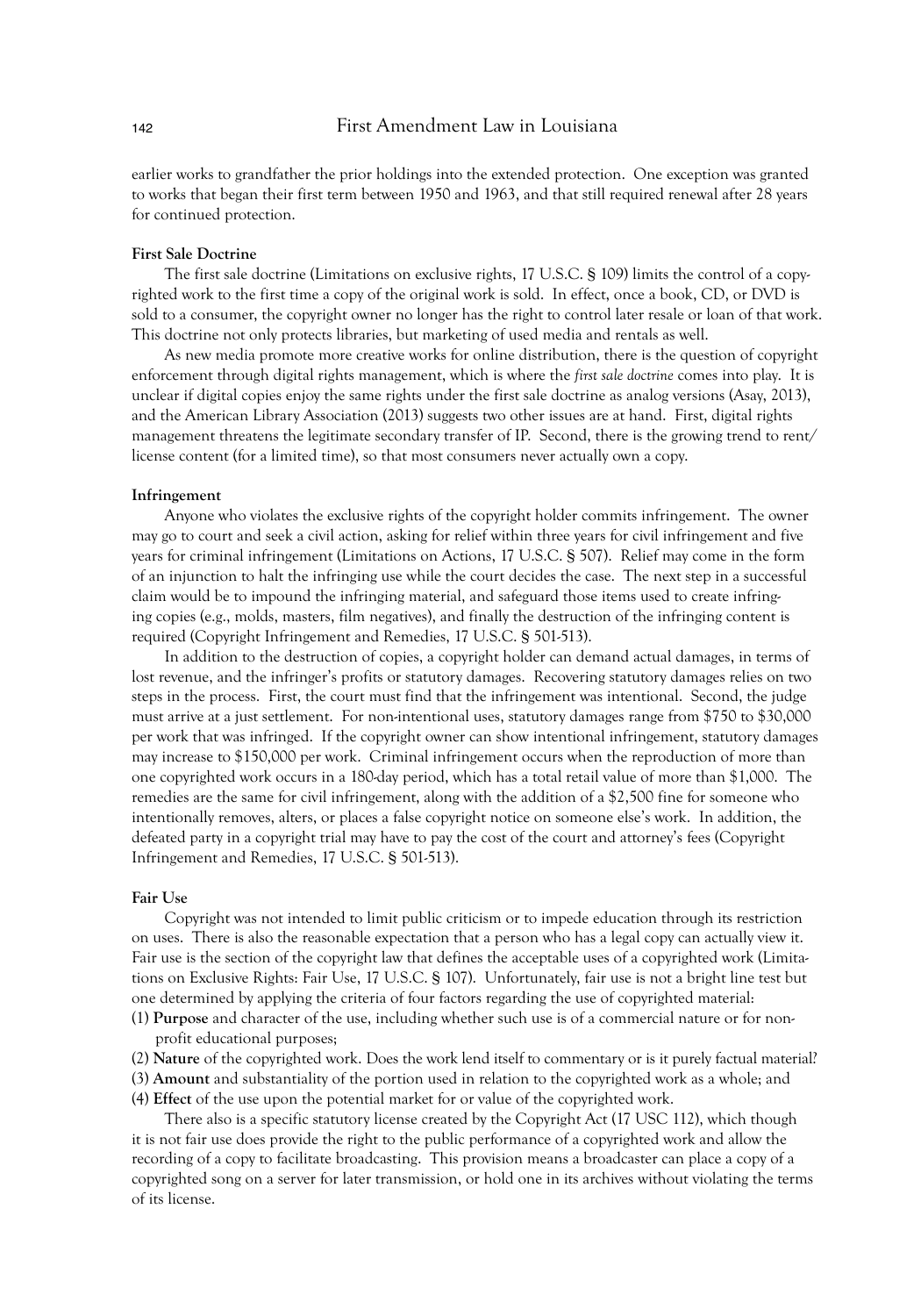#### **Plagiarism**

Plagiarism extends the concept of copyright infringement to an ethical duty for creators. The term essentially defines the unethical representation of another person's work as one's own. An individual can infringe on a copyright without representing it as their personal work, such as selling pirated music, but plagiarism defines a misrepresentation made of another author's work without attribution to it creating a false impression that it belongs to the secondary user. Plagiarism protects moral rights rather than legal rights of ownership, and though not necessarily illegal, it can easily violate contractual relationships. In absence of agreements, organizational policies usually guide any determination of plagiarism. As in copyright violations, there are two broad areas of concern-the value and the amount of the misrepresented material.

**Value.** In almost all copyrighted material, there are some truly unique ideas, sounds, or images. It does not take much for secondary authors to violate the creator's rights; key concepts and novel interpretations should be properly attributed. Facts that are not generally available, or known, must be referenced. In academic or journalistic writing, the advantage of source citations is found in the validity and credibility given to a work by connecting it to existing experts and their authority.

**Amount.** A large volume extracted from a single source can easily raise suspicion of plagiarism even when partially cited. In 2003, Pulitzer Prize winning journalist, Rick Bragg covered the Southeast for *The New York Times*, while based in New Orleans. The national newspaper*,* still smarting from the sting of a national scandal involving admitted plagiarist Jayson Blair, suspended Bragg for two weeks when it came to light that a mostly unpaid reporter was sent to Apalachicola, Fla. in order to gather facts for a story about oystermen that appeared under Bragg's byline without acknowledgement of his help. Bragg admitted he had done little first hand reporting for the piece, and only flew into town to write and file the story under his name. His account of the reporting raised questions about whether another interviewer and fact collector should be given some byline credit for the article. Bragg was suspended for two weeks, but then he resigned his position in protest.

# **Licensing Rights**

Most of the time, a copyrighted product comes with restrictions. The process of carefully defining what a customer can do with copyrighted material is called "licensing." The limits placed on buyers insure the copyright owners' ability to maximize their revenue. It may sound sort of greedy but it is a necessary and practical reality of the media marketplace. There are a limited number of distribution opportunities for most media authors and composers. Most creators often expect only a single run of their work. Once an audience member has paid \$10 to see a movie, the willingness to pay again is substantially reduced. The cost of the license is based on the original value of the material, and the potential for a secondary market. The \$10 price of a DVD is based on the assumption that it will be used for home entertainment and nothing more. In order to have the right to exhibit the film publicly, it would reasonably cost more.

Licensing is the right, granted by the copyright holder that is necessary for the buyer (licensee) to be entitled to broadcast, recreate, or perform a recorded copy of the copyrighted work. Types of licensing contracts can include: 1) A flat fee for a defined period of usage, or 2) Royalty payments determined by the number of copies of the work sold based on the total revenues acquired. Most music licensing agreements include some form of compensation for the copyright owner — when and if the work becomes part of another creative production (i.e. movie, play, television show) according to the profits gained from the new product. $\mathbb{H}$ 

Producers of video content may wish to include copyrighted works within a larger production, and so legally binding agreements are necessary to protect the original producer. Two specific licenses are common. The *synchronization* license allows the use of musical works as background in a motion picture, television program, video, DVD, or other video production. The *master use* license allows use of the musical work as a soundtrack, bumper, lead-in or background to a motion picture. In addition, a license might be limited by the duration of use, number of times performed/displayed, size of venue, and exclusivity.

Syndication, a common method for licensing rights, involves selling the product across several media outlets. Rather than charging the same cost for all outlets, the cost is calculated based on potential audience. A group of media outlets with each one licensed to present syndicated content to their audiences within a defined geographic area. Popular television programs, radio shows, and newspaper features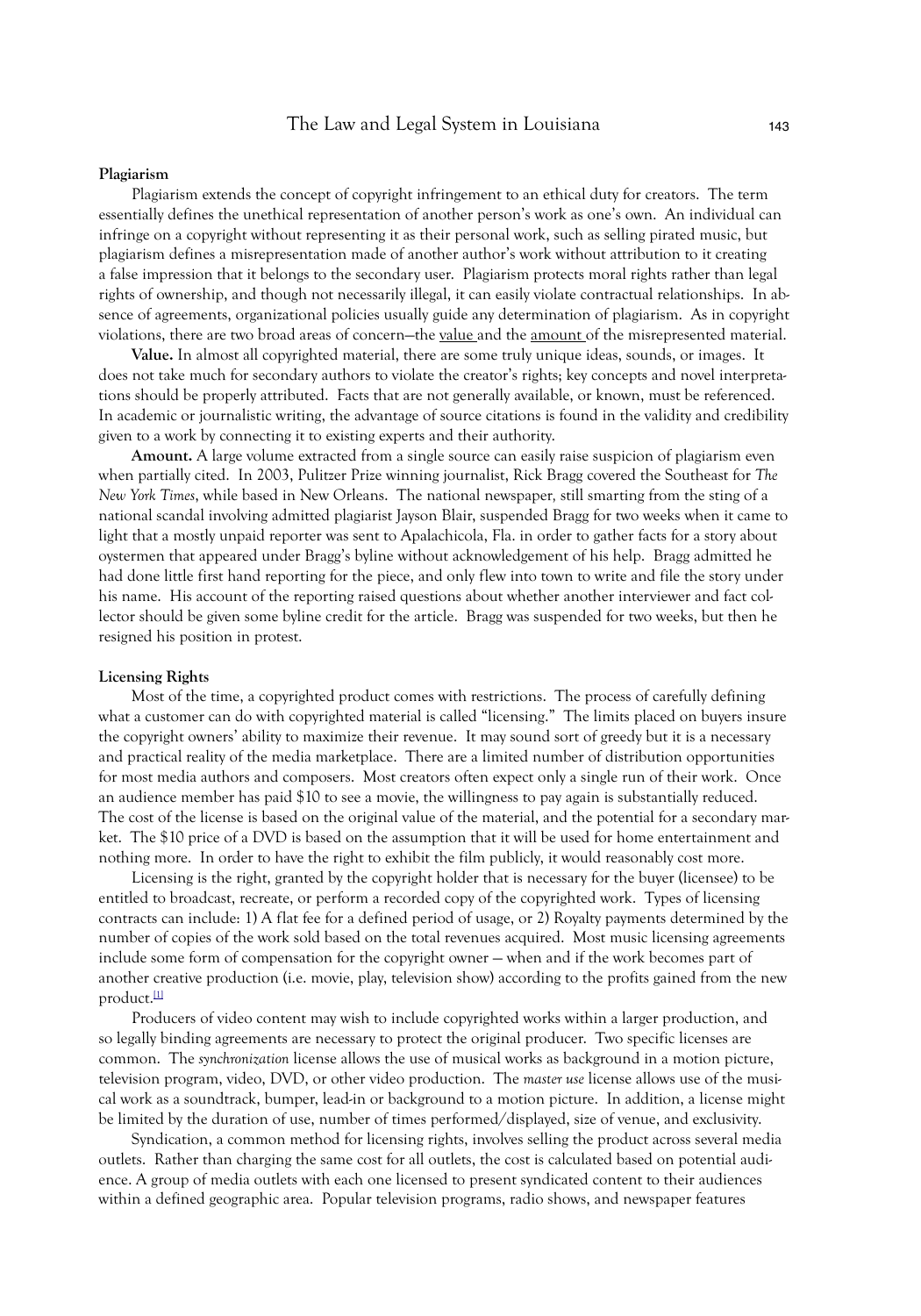including editorial columns and cartoons, are syndicated today for distribution throughout parts or all of the United States. Suppose an outlet in Baton Rouge would be asked to pay more for the same syndicated content than it would have to pay in Alexandria, La. As cable television and the Internet expand the boundaries of the media marketplace, so too are syndication deals been adjusted accordingly. Cable television brings stations into markets outside the normal coverage area, and while this expansion not only increases the station's reach it also distributes syndicated content beyond the originating station's regional boundaries.

## **Compulsory licenses**

Certain media outlets, including broadcast stations, produce a compilation of so many copyrighted products and programs that it becomes nearly impossible for a reasonable market to do business without a standardization of payment. For some purposes, the U.S. Congress has enacted specific laws to create a standardized price for copyright payments. These are called compulsory licenses or sometimes, statutory licenses. In most cases, media companies record their use of the content and make a standard payment to an arbitration panel. The arbitrator assigns a payment to each copyright holder.

After years of battles between cable/satellite companies and traditional broadcast companies, a state of relative calm has been achieved through the use of a compulsory license scheme that allows cable and satellite television systems to rebroadcast terrestrial television (Limitations on Exclusive Rights, 17 U.S.C. § 111 and 119). This license allows cable and satellite operators to retransmit TV station programming into their local markets without negotiating for individual programs. There is no set rate for these "retransmission consent" agreements so broadcast stations (or groups) are pitted against cable/satellite operators for carriage fees. Problems arise when negotiations reach a stalemate and channel blackouts become the result.

Radio stations, both online and traditional broadcasters, play so many songs on a daily basis that negotiating with each copyright owner would become a practical impossibility. So three types of distributors and two methods of licensing are used in order to make it manageable. Distributors include traditional broadcasters, Internet broadcasters, and online jukeboxes. Traditional broadcasters include radio, television stations, and Internet networks, but the interactivity of online audio streams allows for even more options. First, there are web radio stations that may be Internet streams of traditional stations, or they may be Internet-only stations. Internet jukeboxes allow the user to select songs or create a custom audio stream by selecting and rejecting content and include popular services such as Pandora and Spotify.

Blanket licenses are private agreements between the distributor and the copyright owner; usually offered in bulk on behalf of several copyright owners. Traditional radio and television stations, and some Internet broadcasters prefer these private agreements made through companies such as ASCAP or BMI. However, a number of Internet broadcasters, and most Internet jukeboxes, prefer compulsory licenses from the Copyright Royalty Board (CRB). In January 2006, the Library of Congress established the CRB—three judges who oversee the copyright law's compulsory license by setting rates and distributing payment to the copyright owners. The process has been complicated by litigation and changing legislation but benefits both sides in the process. The music industry gains an automated payment system and users gain the interactivity of radio services that react to their music tastes (jukeboxes).

#### **Internet**

IP on digital platforms like the Internet poses a challenge in terms of detecting stolen property and guarding against future abuses. Consider the petty theft that occurs when a person shoplifts a candy bar from a grocery store. The storeowner is no longer in possession of that item and therefore cannot profit from it. When a person takes an MP3 song without payment, the owner still has the song and can continue to sell it. The music industry admonishes consumers that they are purchasing digital music for personal use only, but it would be laughable for a candy storeowner to restrict when and how someone uses the candy purchased, or with whom they share it. The candy thief takes only one item, while anyone with a digital pirated copy can continue to distribute the recording with equal quality as the original version.

Nowadays popular activities like fan fiction, memes and AV sampling, can violate IP. Some of the harshest and possibly justified criticisms of IP policy emanate from the struggle to balance the competing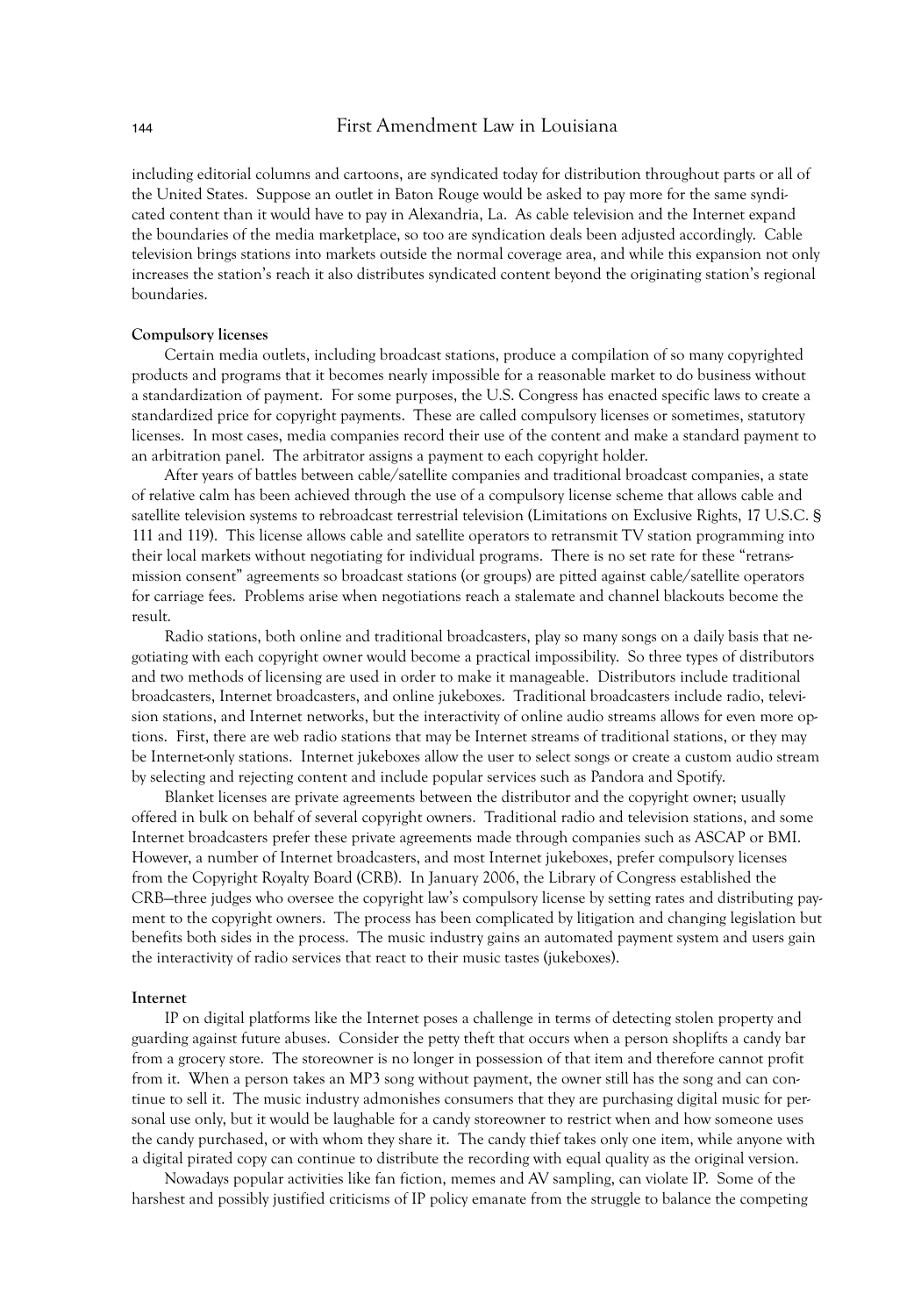rights. For example, the length of copyright protection should be expansive enough to encourage and reward authorship, yet brief enough to fulfill the "for limited times" clause of Article 1, Sec. 8, which would grant public access after an interval of time. Over the years, legislators and courts have tried to strike a balance between these interests. Thus, an ongoing battle exists between technologies, licensing, and public mores to determine the shape of the future market for IP on the Internet.

## **Creative Commons**

There is recognition that some copyright holders profit greatly from someone else's work, but the increasing trend toward sampling sounds of favorite music, fan fiction, group stories, and free software has created a general desire to establish a legal space for non-profit or low profit content.

In response to a number of factors such as lengthening copyright terms, the social nature of media production, more information sources, and digital technologies, one group has taken action to lighten the burden of copyright laws. The Creative Commons movement was an attempt to formalize this space for the free exchange of ideas and information. Content producers were encouraged to distribute their products with a mark that would define allowable low cost uses. Broad parameters were recommended, including adaptation with or without attribution, allowing adaptation for free distribution, and even offering works for commercial adaptation. Producers were encouraged to place this notice on their work or web pages: "This work is licensed under a Creative Commons Attribution 4.0 International License" (Creative Commons). Enforceability of the Creative Commons license is yet to be legally tested, but the innovation of such licenses is becoming more popular since it affords innovative space for IP development.

## **Branding and Trademark**

Identifying marks have been used over the millennia to distinguish the creative works of artisans and artists. Egyptian stonecutters, European potters, and printers have "signed" their products one way or another. These symbols and logos were especially important to the trade guilds of medieval England. The stronger the reputation the guild enjoyed, the better it was for the prosperity of the host towns and villages (McKenna, 2007). The concept of branding actually came from the cattle owners of the old American West, who with hot irons burned into the hide of their livestock an identifying symbol of possession. As the cattle grazed and traveled together, it became necessary to observe by brand which rancher owned which cattle. Today trademark law achieved the same goal, which is to make it clear for all to see which product comes from which supplier. The purpose of this section is to discuss how IP law protects the intangible assets of advertising through government oversight.

The reasoning behind trademark law is to provide consumers with information and protect the substantial investment made in the creation and promotion of brand names or trademarks. In one early case, *Coats v. Holbrook* (1845) the court's ruling supported legal protection from an illegitimate diversion of trade (McKenna, 2007). Congress passed two trademark acts in 1870 and 1876, but the controlling legislation today is the Lanham Act of 1946 (Rules and Practice in Trademark Cases, 37 C.F.R. § 2). Congress introduced minor changes in 1988 in order to protect trademarks not yet offered in commerce, and then again in 1995 and 2006 in order to guard against trademark dilution.

In today's interconnected world, the brand image may be the only thing that connects the consumer with the customer. For example, we can accept the Café Du Monde of New Orleans might be just as successful operating under a different name given its investment in advertising, customer service, and product quality. However, the Café Du Monde name itself is valuable due to its long-term investment in New Orleans, and it would be unfair for a rival business to disrupt its position by profiting from the confusion of brand identification.

Still, there are reasonable limits that do not affect the investment. Should the Café Du Monde be allowed to restrict the literal English translation of its name—"Coffee of the World"? Would protecting its brand integrity mean that *Le Café du Monde* in Quebec should change its name to avoid confusion? In some ways, it may depend on a business decision and a willingness to invest in the protection. While Café du Monde did not seek to protect its name against the Quebec company, Dominique Ansel, the creator of the *cronut* (promoted as a combination of a croissant and a donut), has aggressively protected his trademark (Collen, 2014) including one derivation in Louisiana. A Shreveport restaurant, Sevendipity Café, received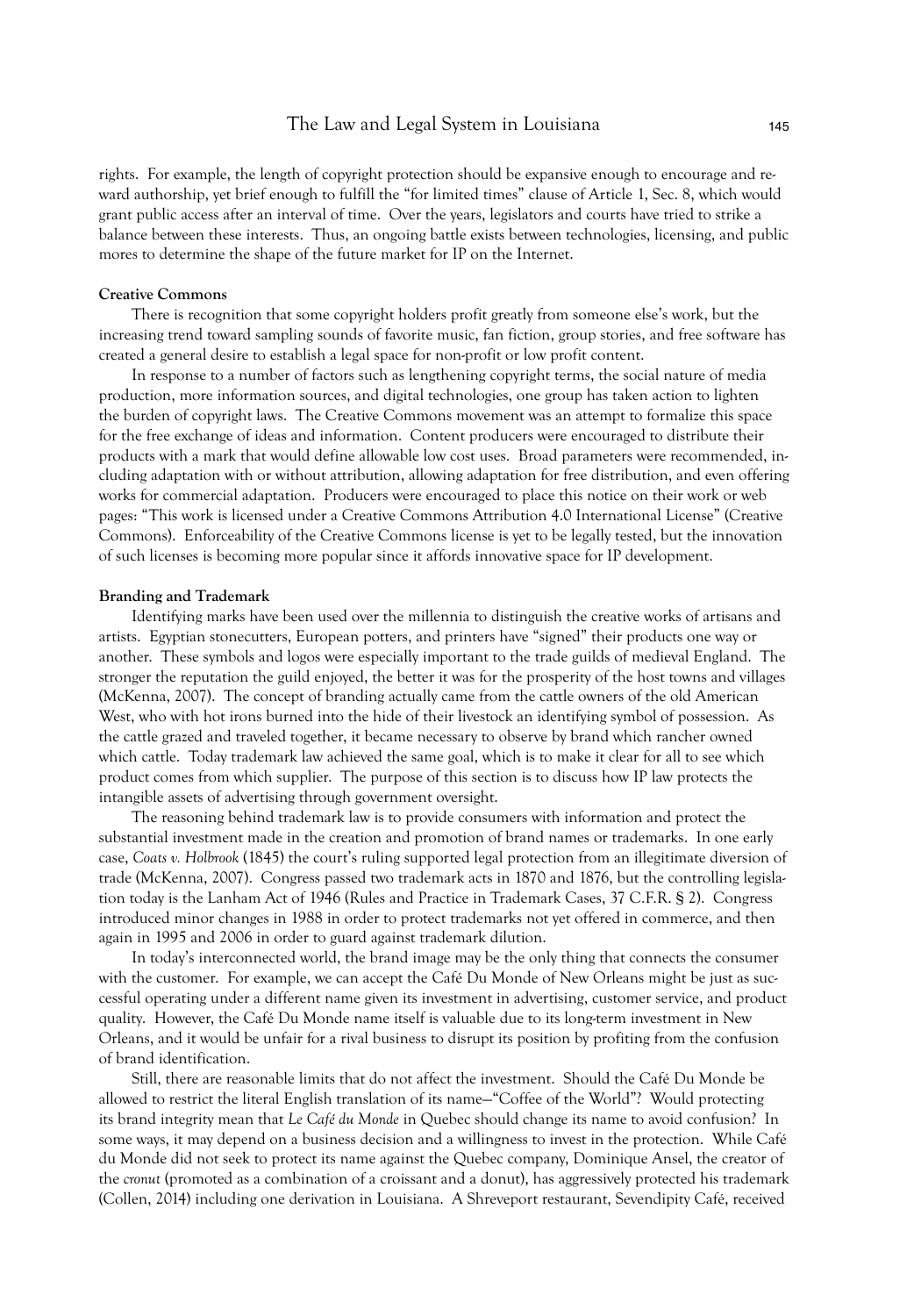a cease-and-desist letter for its use of the name "creaux-nuts," which Ansel felt was too similar to go unchallenged (Associated Press, 2014).

#### **Trademark Law**

In just about any market, businesses operate with similar names or brand logos (e.g., Agave and Blue Agave restaurants). If these businesses choose to ignore the potential confusion created by a similar service or trademark, they can weaken their own identity. What if a similar logo indicates a business with a bad reputation and that impacts the original trademark holder, or suppose a third business chooses a similar sounding name (e.g., Wild Agave) that could convince the public it is a spinoff of the original? A protected service or trademark must be specific and unique to the trademark company.

Once established, it comes under the legal protection of federal law and that protection lasts for as long as the registered mark is used. There are four categories related to the legal concept of trademark. Strictly speaking, "trademarks" are names for tangible products only. Abita Beer has a *trademark* on its brand name while the telecommunications firm, *CenturyLink,* has a *service mark*. In the United States, there is virtually no difference in the protection provided, and trademark has become a generic term.

A third category covers the product brands managed by groups. These items include the *certification mark*, the *collective mark*, or the *collective membership mark*, and typically are owned by a group for the benefit of its members (Bitlaw, 2013). The certification mark does not protect a specific product, but the endorsement of a product (International Trademark Association, 2013), such as, the Louisiana Department of Agriculture and Forestry's Certified Louisiana, Certified Cajun, and Certified Creole marks (Louisiana Department of Agriculture and Forestry, 2013). A collective mark is similar to a trademark, or service mark, except that its owner generally does not sell anything while the membership collectively uses it in commerce. For example, the Louisiana Association for Justice does not provide legal services, but its members may promote their services under the collective mark of its banner. The collective membership mark can create controversy though once others latch onto it. In 2011, the Zulu Social Aid and Pleasure Club sought to bar the Mardi Gras Beads Factory in Bridge City from selling items using the Krewe's collective mark (Associated Press, 2013).

The fourth category is classified as *trade names*. The trade name is the official corporate name—anything other than the real name of the person. Registration of a trade name generally includes where and how you are going to use it. For example, the common corporate name "Cajun" is not helpful because there are more than 250 variations on that name in Louisiana. However, K-Jon Sewer and Septic Service in Lake Charles, Louisiana is far more specific. Registering the trade name establishes a record of the brand and corporation (Beesley, 2013). Many states record, and some even require, official corporate names as a matter of law. Louisiana requires government registration when trade names are used in communication and commerce.

Within the media, a corporate name is common and when media consolidate, one company may continue operating under the new name. In Shreveport Louisiana, KDKS joined *The Radio Group*, which became a part of *Access 1 Communications* (The Radio Group, 2013). The trade name may have evolved from KDKS, The Radio Group, to Access 1 Communications. At the same time, the service mark for KDKS was maintained; except for the lesser protection given to trade names, the concepts are substantially similar.

A corporation may have any of the above identifying marks and products to promote with it. Ampex, for example, provides AMPEX videotape and AMPEX Duplication Services. It may also contract with private companies for AMPEX certified repairs. The protection is similar across these brands in the United States but may appear to be quite different when protected in other countries.

The diversity of brands and their protected marks discourage infringement of the company's name. In 2009, a version of Popeye entered the public domain and others like it eventually will reach that destination. In 2023, for example, the first of the popular Disney characters will lose copyright protection. There is a wrinkle though, while copyright ownership lasts for a fixed period, trademark law sustains a brand image so long as it is used in commerce. The question to consider then is: "What can be done to protect an image that is both part of the public domain and also in use as a corporate trademark?" Will the less familiar version of Mickey Mouse—Steamboat Willie—allow for more lucrative images to follow it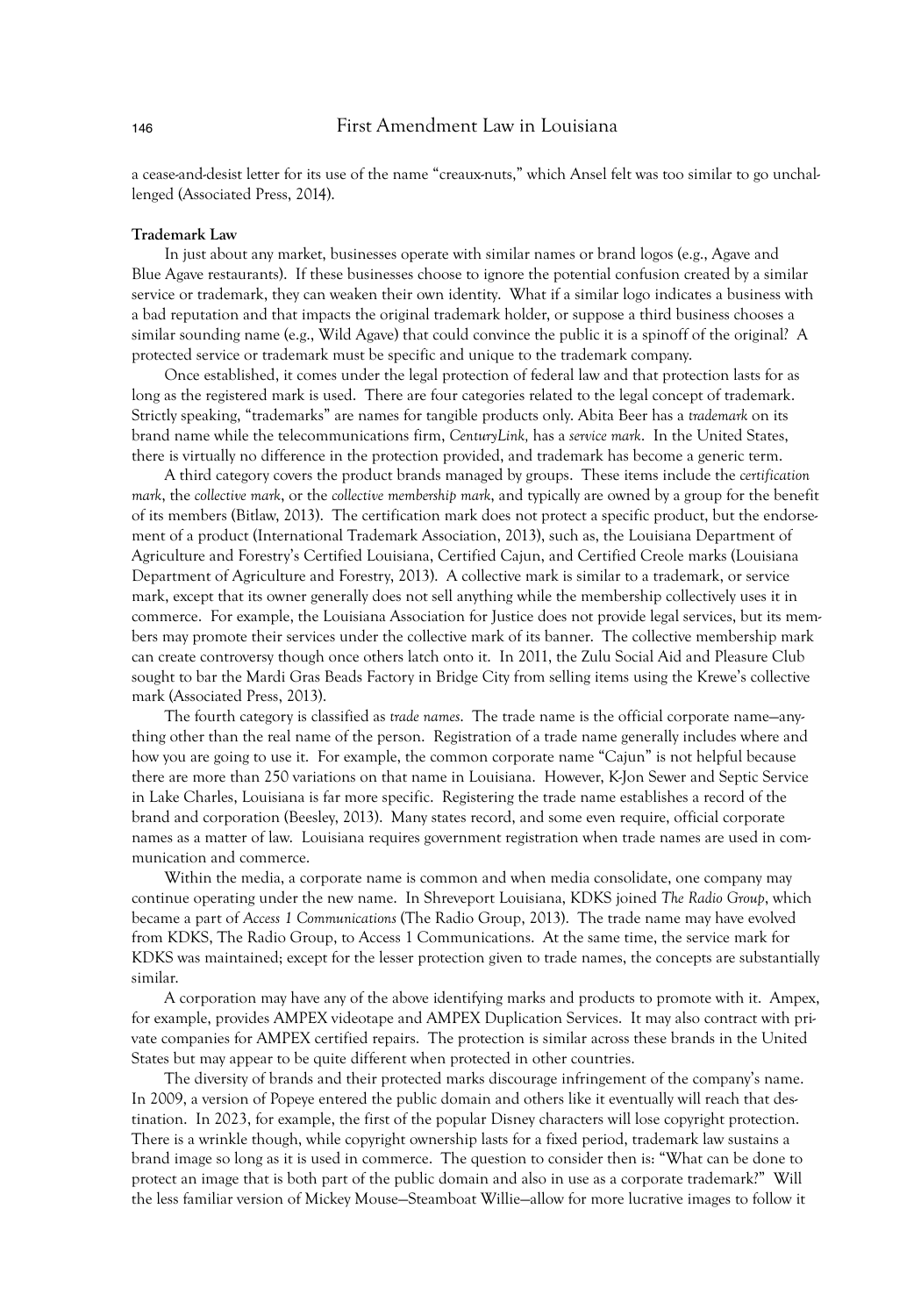into the public domain, such as Disney's popular array of princesses?

#### **Registration**

Registration is not required for protection but remains the best proof in legal disputes. The bad news

# **The intellectual property of fried chicken: One Love?**

*Raising Cane's Chicken Fingers* is a fast-food restaurant headquartered in Baton Rouge, La. The popular chicken eatery has grown to operate dozens of restaurants in seven states following its debut in 2001 near the LSU campus. *Raising Cane's* discovered in 2013 that not everyone is a fan of its brand, or more exactly the terms used to describe its passion for fried chicken. For years, *Raising Cane's* labeled its passion for cooking fried chicken with the motto, "ONE LOVE." But the chicken franchise discovered that its registered motto was the subject of a trademark lawsuit from the estate of famed Jamaican reggae singer, Bob Marley.

In representing the deceased singer's widow and children, the Marley estate sought to trademark the phrase but *Raising Cane's* legally registered "ONE LOVE" eight years earlier. The trademark infringement suit was filed after the U.S. Patent and Trademark Office denied the estate's application, and Marley's legal counsel felt it necessary to sue the Louisiana restaurant chain in order to reclaim use of the phrase. The suit claimed that "ONE LOVE" was associated with a popular Bob Marley song of the same name, and charged *Raising Cane's Chicken Fingers* with "willful and deliberate" trademark infringement in creating a false association with the singer's recording, and intentionally interfering with the Marley estate's business relations.

It seems unlikely that *Raising Cane's Chicken Fingers* expected the Marley estate to register those two words and enter into restaurant business, but in trademark property law one key question concerns the likelihood of confusion in the consumer's mind regarding any slogan or symbols used by competing entities. In order to prevail in such a lawsuit, the plaintiff's attorneys would have to successfully show that consumers would confuse the fast-food restaurant's use of ONE LOVE with the reggae singer's song from 1977 with the same name. From the singer's perspective, it is valuable to show all potential infringers that it protects its trademark. Did the chicken restaurant define ONE LOVE well enough to be separate in the consumers' minds? In the end, it might have been safer to come to an out-of-court settlement than risk trial.

is that trademark registration can be difficult to obtain, and it is an expensive, complicated and time-consuming process. In the end, the applicant may not obtain the trademark desired. Beyond the local market it is risky to leave a prominent brand unregistered. The Louisiana Secretary of State's office registers businesses, and its trademark registration records the historic use of the trademark, but this office does not guarantee the exclusivity that is needed for legal protection. The registration may not be entirely effective but then it does not cost much either. In mid-2013, Louisiana's registration fee was only \$75 per mark, plus the cost of new or changed business registration. While legal assistance is not required, the help of a qualified attorney is recommended by major agencies regularly involved with securing or maintaining service marks and trademarks.

The secretary of state's database in Louisiana will check for the same, or similar names. Images are more challenging to find due to the difficulty of automatically differentiating images. Lutzker (2003, p. 100) noted how "trademark searching is like digging a hole looking for something that may not exist." Due diligence is difficult to achieve especially when similar icons and words are overlooked in the search process, which can cause problems later. An honest attempt to search for conflicting brands may show good faith, which will mitigate damages later, especially in cases of unintended infringement.

Applicants should perform their own search to identify anyone else using their desired logo or brand image. An overlooked contender to a trademark or service marks can set the process in reverse. Federal protection is obtained through the U.S. Patents and Trademarks Office, and registration with that office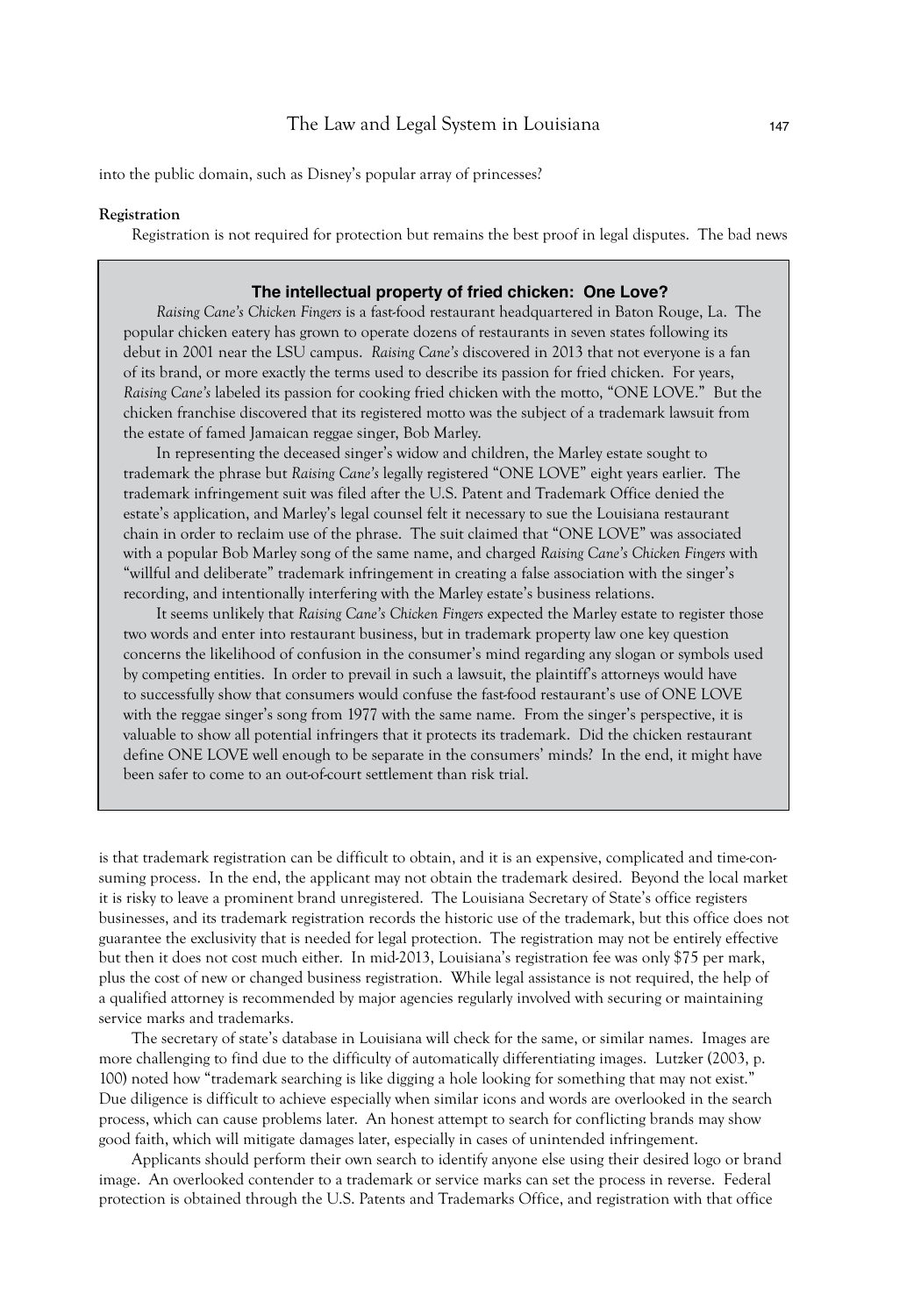gives pretenders a notice that the trademark is off limits. It increases penalties, affords some international and Internet protection. Organizations and businesses also may register an "intent to use" form for a trademark up to three years in advance. Federal registration also can be expensive. The base fee was \$375 at this writing (United States Patent and Trademark Office, 2013), and additional fees due to errors, or multiple filings in the process, will add up in terms of time and expense. The process easily can take more than a year and cost thousands of dollars. Despite the involved costs and risks, registration affords dividends once a brand mark establishes prestige in a particular market.

International protection is beyond the space available here necessary to detail each country's legal system, particularly since not all countries recognize international protection, and fewer enforce it. It is a step though that should not be taken lightly or without assistance since it could mean an additional three years in the process. In domestic or global quarters, registration of a trademark is a good investment, given what it offers for the design, advertising, and promotion of the brand. As the company grows in reputation and goodwill, the value of the brand will outweigh the costs of registration.

#### **Strength**

Some brands are easier to defend than others. The relative potential of a brand to be associated only with a corporation is referred to as the *strength* of the brand. For example, Kodak was long considered to be a strong trademark because it had no meaning outside of the product. Center City Television, on the other hand, is simply descriptive. Customers may know the *company,* but the *mark* would be harder to defend. The new company, Center City Radio, may successfully argue that it does not infringe on the earlier trademark. One way to think of trademarks is by considering their distinctive quality on a continuum from strongest to weakest:

*Fanciful names* are those terms of marketing devoid of meaning outside of the company. In Louisiana that would bring to mind, "Tabasco," the famous hot sauce that is both trademarked and patented. Even though the etymology of the word *tabasco* has Hispanic and Native American origins describing the nature of soil, it is better known as the brand of hot sauce manufactured by the McIlhenny family of New Iberia, La. and placed on restaurant tabletops around the world. The principal advantage of fanciful trademarks is they have little or no meaning beyond the product itself, which gives them a stronger position in the marketplace.

*Arbitrary names* have meaning but that meaning is usually not associated with the product itself, such as *Zatarain's* food and spice company of New Orleans. It is a family name, but one that is more associated with food than its founder. Emile A. Zatarain registered his trademark in 1889 in order to sell his brand of root beer in Gretna, La., and today the *Zatarain's* brand is famous for pre-packaged Cajun and Creole seasonings and other food products.

*Suggestive names* have meaning somewhat associated with the product such as *Maison Blanche*, which refers in French to the "white house" chain of department stores that grew out of the first white house located on Canal Street in New Orleans.

*Descriptive names* simply state what the product offers in simple terms, such as, *Community Coffee* or *Capital City Press,* both of which are firms based in Baton Rouge, La.

*Generic words*, such as Channel Six Television, cannot be trademarked and are considered weak product brands. Even a weak trademark can be defended though; it is just harder to do. The company must show that it has invested in the brand name and it has acquired secondary meaning in the public's mind. If a TV station is using "Storm Team" to describe its weathercast for example, it would be a fairly weak trademark given its almost generic popularity. Stations must show that their audience understands that the "Storm Team" refers to the weather programming on Channel Six, rather than say the "Weather Friends" on a rival channel.

Television stations are in a unique position. Their call letters can become a descriptive brand, such as WXXX-TV 12, which would be unique to the nation. Normally the call letters summon that channel to the public's mind without confusion. However, a problem could arise supposing a new station adopts call letters or a name similar to a station already broadcasting in the market, such as KISS-FM. The FCC stopped negotiating such disputes in the 1980s, which now are simply a trademark matter.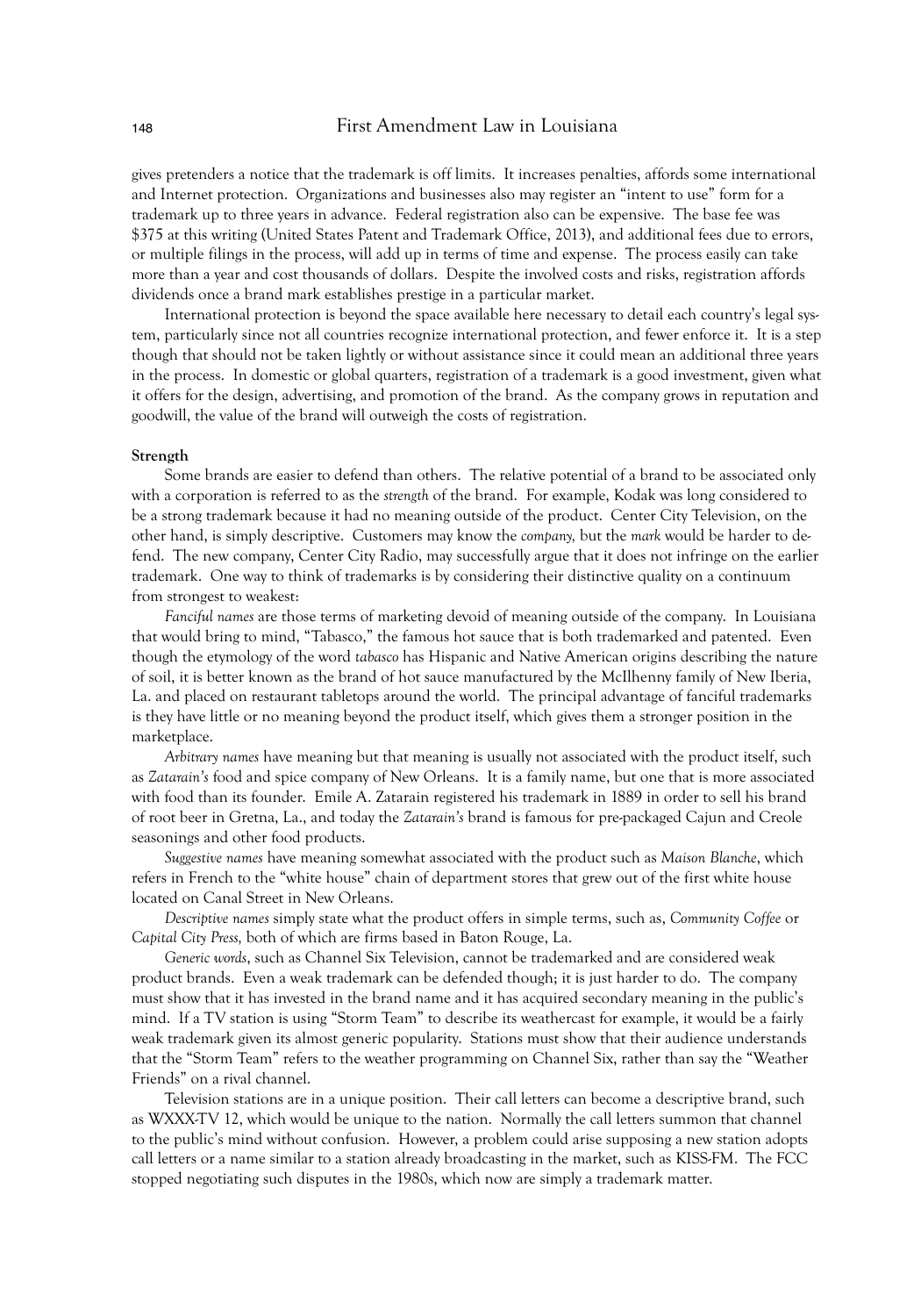#### **Slogans and More**

Disputes also can arise over similar slogans and jingles. Slogans are too short for effective copyright protection but are subject to trademark protection. The University of Louisiana at Lafayette registered "Geaux Cajuns!" as a trademark in order to associate the slogan with its university athletic sports programs and souvenirs. With slogans, applicants must understand why the trademarks are protected in the first place. Trademark law does not give ownership rights, only the exclusive-use rights. There is no problem with the fact that multiple Eyewitness News programs use that brand in this country, but there is a problem if two or more stations compete using that name in one market since it would tend to confuse the audience.

### **Market**

Active brand protection is a necessity if any infringement becomes a fact of the marketplace. If an introduced product brand resembles an existing company's images or name, the owner is legally required to respond or risk losing their interest in the property. Disney is often put in the uncomfortable position of asking schools and pre-schools to remove unlicensed images, but the issue is not just corporate profits from use of the images, it is also the fact that poorly drawn infringing images distort or dilute the brand. Protection requires an awareness of the brand's image and impression in the market that goes beyond competitor's marketing.

Registration of a trademark is dependent on how a company defines its market. The investment would be lost if the trademark was not used in the registered area. Not only would it be a waste of money and time to register it, the protection provided by the registration would diminish the meaning for the brand actively used in commerce. If infringement occurs without complaint or challenge from the owner, it is lawfully considered to be abandonment, which is defined by the Lanham Act as the non-use of a trademark for three consecutive years (International Trademark Association, 2013).

Trademark protection can be difficult to maintain given such vagaries. A timid approach is ill advised, and yet it also would be unwise to exaggerate minor similarities in court. Trademarks are tools that are used and reused, but valuable ones must be vigorously defended. In the fast-paced world of competitive industry, market leaders are diligent in creating a trademark protection plan that would encompass at least four objectives.

1) market awareness; 2) business awareness; 3) audience awareness; 4) documented history; and 5) consistency.

**1. Market Awareness.** If a media outlet hopes to defend its service or trademarks, it must do so by not stepping on the rights of others. A good trademark policy begins by understanding the market. How do the customers differentiate products? How diverse are their products? What marks are being used and recalled? Because media markets differ the audience in one market may see things quite differently from those in other communities.

**2. Business Awareness.** Media companies tend to be full of creative people who create valuable products all the time. Smart competitors evaluate their media workers and content for exploitation. Are rivals stealing ideas from in-house authors and artists or vice versa? Media professionals must pay close attention to stringers, contractors, and part-timers. Have they taken something that does not belong to them? Do they own their creations? Successful firms identify media products for exploitation and evaluate how to protect them. In order to make the policy clear and avoid misunderstanding, they circulate internal memos and press releases to clarify it.

**3. Audience Awareness.** A trademark's value also hinges on the audience's awareness and understanding. Can the company show it has achieved that valuable "secondary meaning" of brand identification? Where, when, and how strong is this impression? This information not only helps in product recognition, but also supports the owner's ability to defend the trademark as necessary.

**4. Documented History.** As in other forms of IP, creation details define the limits of protection. When was the brand created, by whom, and when it was first shown to the public are important elements under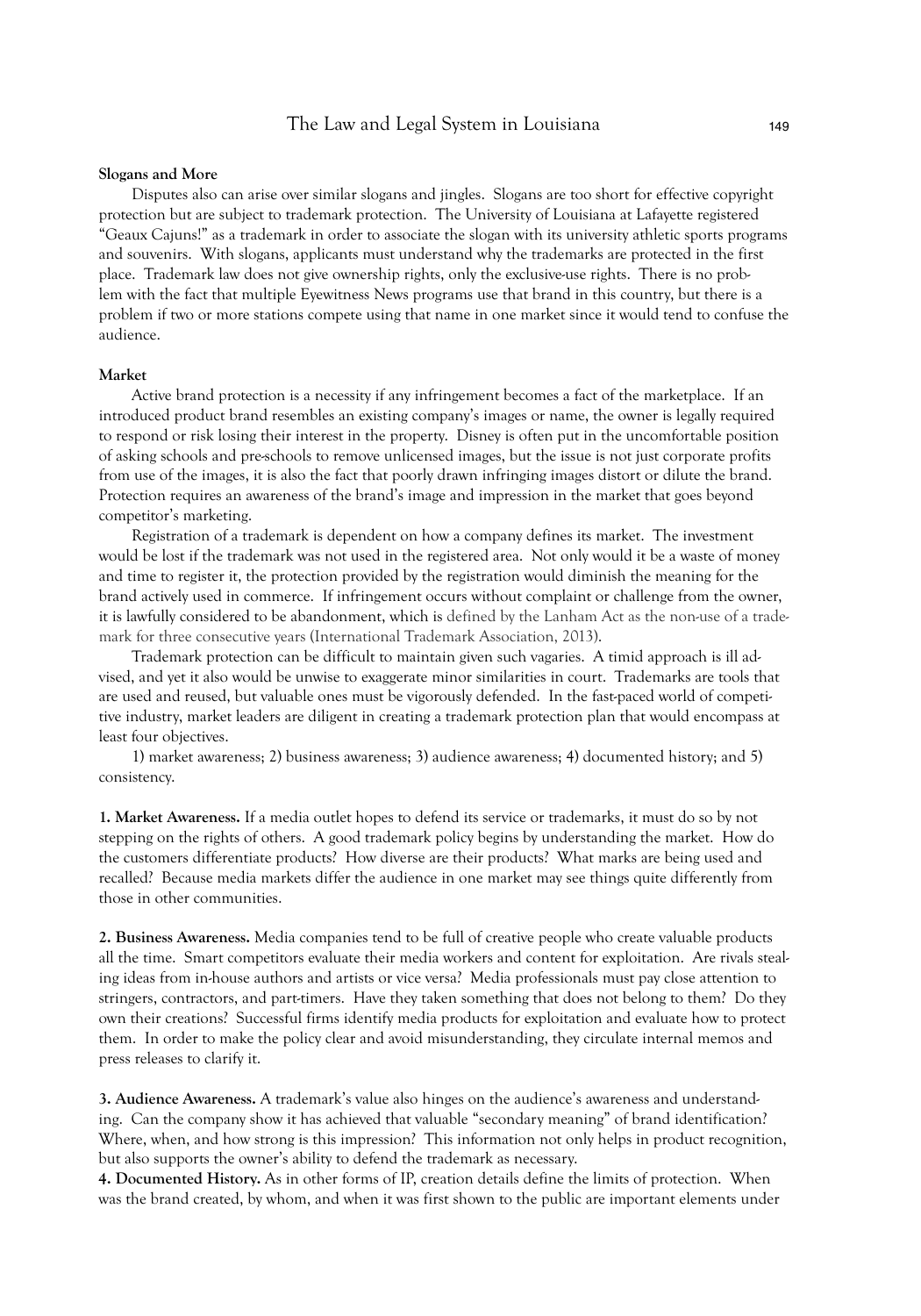the law. Continuous records use and consistent image can be essential to its protection. In 2013, a federal judge in Louisiana ruled against the New Orleans based firm *Action Ink* that sued Anheuser-Busch for its use of the phrase "Ultimate Fan." *Action Ink* claimed to have coined and used the phrase since 1983, but the judge ruled that the company had abandoned its use of the phrase and lost trademark protection (Brown, 2013).

**5. Consistency.** The ideal trademark is immediately recognized and associated with the corporation or product. A trademark is strongest when the keepers are absolutely fanatical about expressing it exactly the same way on every occasion. It is easiest to make this association if there is rigorous consistency in the presentation of the brand. While it is always tempting and sometimes necessary to update corporate images, great care is necessary. Radical alterations or too many changes reduce the advertising power of the brand image, and may require new legal protection.

# **The Internet**

As the Internet expands its global reach to various corporate markets, it also increases the need to protect the brand online. Establishing a brand on the Internet expands the target market from a regional to international sphere. Companies hoping to build a campaign have to protect their investment. Otherwise, they open themselves up to challenges beyond their customary geographic market. For example, Blue Sky Foods of Franklinton, La., may eventually want to discuss a trademark agreement with Blue Sky Vineyard of Illinois to avoid any confusion.

The most common cause of an Internet trademark dispute is based on the universal resource locator or URL—commonly known as the web address. There have been a number of disputes involving the use of a trademark name in a URL, and one major threat was posed by "cybersquatting"—trafficking in web addresses for desirable trademark names to profit through intentional misspellings of web addresses resembling familiar products and services.

In 1999, the Uniform Domain Name Dispute Resolution Policy (UDRP) was introduced in order to manage such disputes. This policy was used to settle domain name disputes covering more than 31,000 URLs. The United States represented 42% of the claims (World Intellectual Property Organization, 2010). In addition, the U.S. Congress passed the Anticybersquatting Consumer Protection Act (False designations of origin, false descriptions, 15 U.S.C. § 1125(d)). The law directed the Secretary of Commerce to recommend to Congress the appropriate guidelines for resolving such disputes. By pointing in part to the UDRP, the Secretary of Commerce urged no action (United States Patent and Trademark Office, 2013).

The Internet Corporation for Assigned Names and Numbers (ICANN) established a procedure for actions brought by any person who filed a complaint for the following reasons:

- •One domain name is identical, or confusingly similar, to a registered trademark or service mark in which the complainant has rights.
- •One domain name owner has no rights, or legitimate interests in the domain name, and because the domain name has been registered, the filing was made in bad faith.

Once these circumstances are verified by ICANN, the URL registry will be transferred to the complainant but no financial penalties or fines are levied against the cybersquatter under this act. However, the Anticybersquatting Consumer Protection Act did create a means for a trademark owner to recover the use of the URL and possible damages from the cybersquatter in federal court. In order to achieve that end, the trademark holder must show the following in evidence:

- •The domain name registrant acted in bad-faith with intent to profit from the trademark.
- •The trademark was distinctive at the time the domain name was first registered.
- •The domain name registered is identical to, or confusingly similar, to the trademark, and
- •It qualifies for protection under federal trademark laws that is, the trademark is distinctive and its owner was the first to use the trademark in commerce.

The last requirement poses the biggest obstacle to the media industry. If a cybersquatter learns of a program or production that has yet to be released, it can to register the trademark name before it is used in public.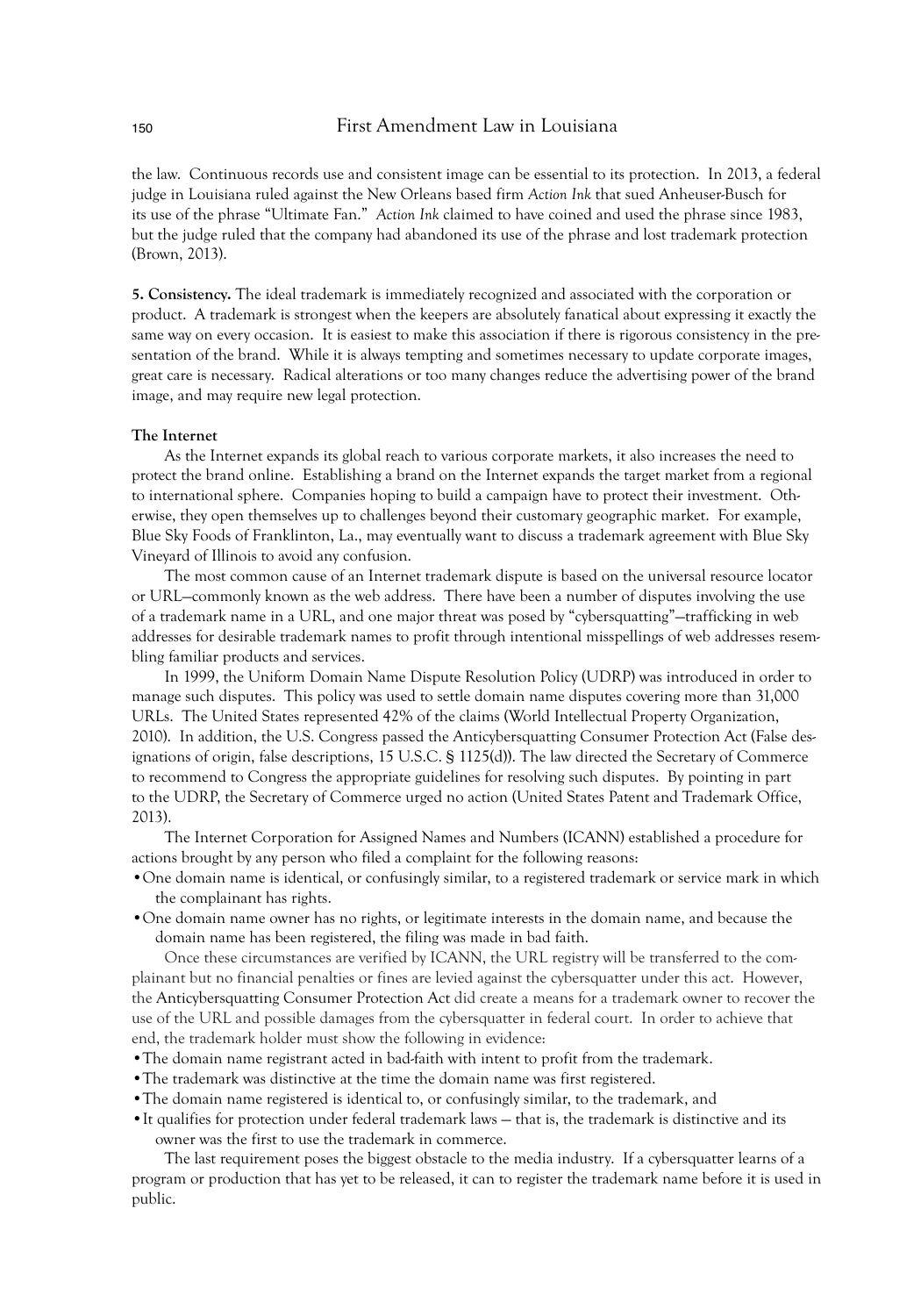## **Fair and Unfair**

Aggressive corporate marketing produces innovative efforts to expand trademark protection beyond

# **Case in point: Who Dat?**

For the football fans of New Orleans, the phrase "Who Dat?" is a shorthand version of the chant, "Who dat say dey gonna beat dem Saints?" and a common cheer heard among team fans on certain Sundays in the Superdome. It also is a familiar sight to see the phrase on t-shirts around town. In 2010, the National Football League (NFL) sent letters to several t-shirt outlets demanding that they stop the unlicensed distribution of shirts with the phrase, "Who Dat". The NFL claimed it owned the trademark of the name through the New Orleans Saints. Sports marketing is one of the few areas where trademark images create substantial revenue for a professional sports franchise, a university, and other teams. Thus, the battle over the phrase was waged more than just to protecting corporate symbolism, and the controversy clearly created outrage when the governor and other legislators began issuing public comments against the NFL. The question turned on the rights of the powerful NFL ownership versus small shopkeepers in New Orleans. Key issues were public domain ownership, and competing company ownership.

The phrase "Who Dat?" is nonstandard English, but it does have a long history in Louisiana, and especially in New Orleans sports. There is documented evidence of its use dating back a full century. The historic use of the phrase led several merchandisers to claim that "Who Dat?" was not owned by anyone and that the NFL should recognize its rightful place in the public domain. The alternative argument was that business corporations often use phrases that are in common use but register them for marketing purposes. It is the association with the business that makes them defensible as a trademark, and does not impose any ban on their common use. Neither the New Orleans Saints nor the National Football League represent unique terms, but both are trademarks. In all practicality, the tee shirts being sold would be of far less value without their association with the NFL's Saints.

On the other hand, even if the phrase is associated with the Saints, who rightfully should own the phrase (if anyone)? Did the NFL, or the Saints, invest sufficiently in the phrase to justify the exclusive profits? It could be argued that the tee shirt shop identified the importance of the phrase and risked their effort and money to create the tee shirt market. While "Who Dat" is far less valuable without its association with the Saints, the NFL had not solely made the investment to market it successfully. Yet this case did not go to trial, and a court will probably never make a final determination on the competing claims. As often happens, the trademark dispute was settled out of court, and the NFL's registration of the phrase remained intact.

simply controlling infringing competitors. New means of protection have achieved limited success and include the following noteworthy activities:

- •Apple computer designs attempted to control its "look and feel" (Jack Russo, 1993).
- •Harley Davidson attempted to trademark the sound of its engine (O'Dell, 2000).
- •T-Mobile attempted to trademark magenta (Techdirt5, 2008).

Other means to aggressively manage a branded look are generally for more advanced companies and include two main protections trade dress and trademark dilution. Trade dress attempts to establish protection for the overall look of a product. It essentially protects the presentation and design of a brand, such as the famous Tabasco bottle's barrel shape topped by a long thin neck and cap. Trade dress can protect the unique exterior and interior design of a store or restaurant such as the wooden porch of Cracker Barrel Old Country Store and Restaurant or the familiar golden arches of McDonald's. In such cases, the customer instantly recognizes the product from its trade dress without having to read the name of the store. Trade dress protection requires that the design element not be functional but aesthetic (Borghese Legal, LTD, 2011). For example, the overall shape of the Tabasco bottle can be protected by trade dress but the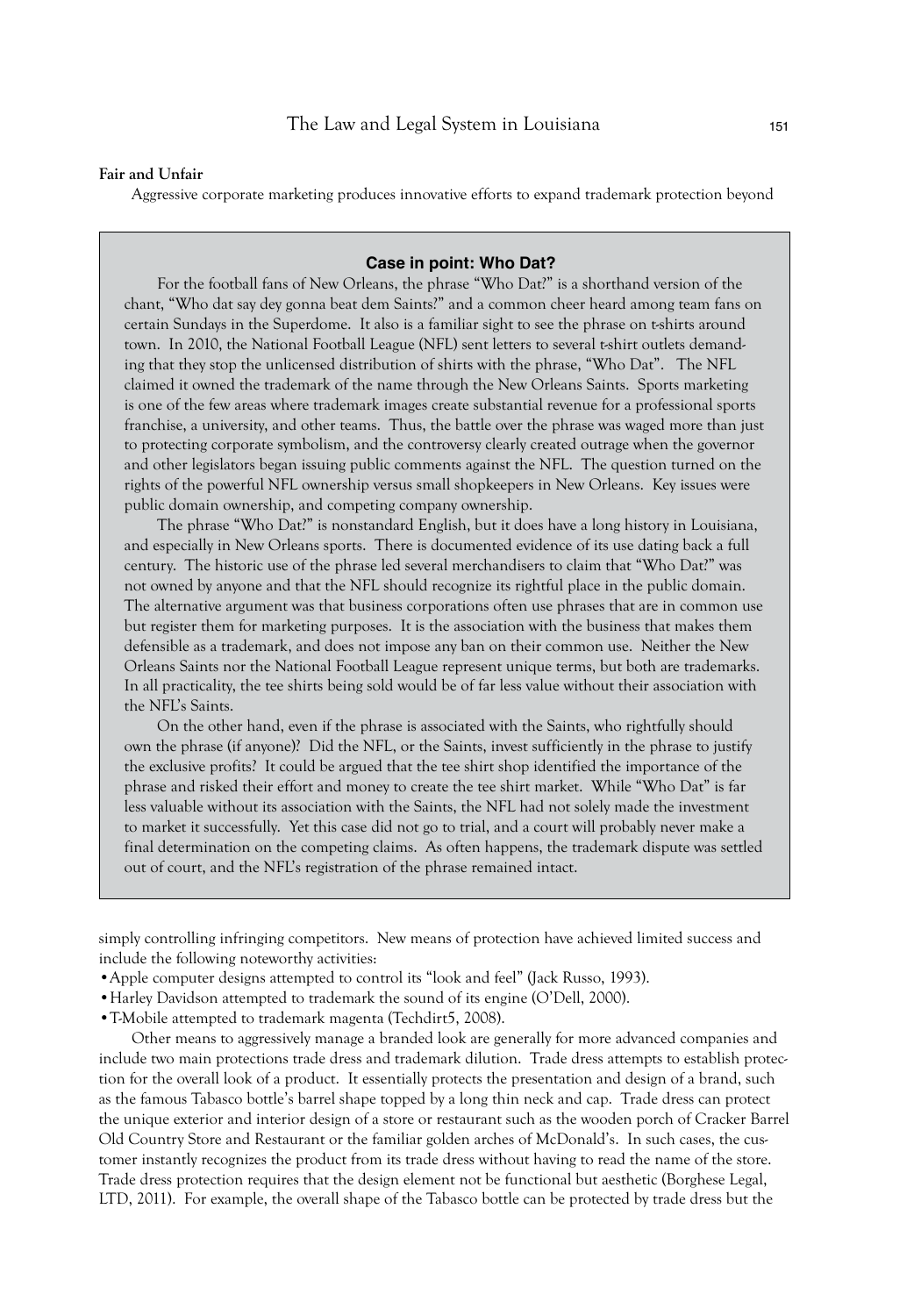regulating lip at the top of the bottle is functional and not protected by trade dress.

One of the strongest measures to prevent competitors from infringing on a trademark emanates from the Federal Trademark Dilution Act of 1995 and 2006. Dilution takes two forms in trademark law. First, there is the "blurring" of a trademark name that causes the quality of the brand product to become unclear in the mind of the consumer. Imagine if a power company called *Entergy* suddenly becomes aware of a new firm titled *Entergy Fitness*. There is little reason to believe that customers might be confused into thinking that there is a partnership between the two companies, and yet the use of the name in terms of fitness would tend to blur the association between the name Entergy and its electricity service.

The second form of dilution is called tarnishment, which occurs when a second company uses the brand name in such a way that its association with the trademark becomes an embarrassment. Suppose that another group calling itself Entergy Nights uses this name to promote an adult nightclub featuring erotic dancers. Local residents are not likely to confuse the club with the electric service company but the association might prove objectionable to the power utility. Nonetheless, Entergy, the electric service company, would have to establish that its trademark deserves the same order of protection that more famous brands such as Starbucks and Disney require in law. The test for defending such a brand under law is based on these criteria:

- •The duration and extent of use of the mark
- •The duration and extent of advertising for the mark
- •The geographic area in which the mark has been used
- •The degree of distinctiveness of the mark (either through the nature of the mark itself, or through acquired distinctiveness)
- •The degree of recognition of the mark
- •The method by which the product was distributed and marketed (the "channels of trade")
- The use of the mark by third parties
- •Whether the mark was federally registered (False designations of origin, false descriptions, 15 U.S.C. § 1125(d))

The three areas of *nominative use*, *fair use*, and *parody* are widely recognized exceptions in trademark protection law (Trademark Education & Information, 2013). Nominative use protects nonfiction authors, including journalists, in their ability to comment on the products, or services, offered under a trademark within the limits of libel law. Thus, competitors, reviewers, and even angry consumers are allowed to use brand names in order to provide fair and honest comment. In order to qualify as a nominative use, three conditions must be met (*New Kids on the Block v. News America Publishing, Inc.,* 1999*)*:

- •The owner's product and service cannot be easily identifiable without the use of the trademark.
- •The author uses as little of the trademark as possible to identify the trademark owner's products or services.
- •The author does nothing that suggests to the reader, sponsorship or endorsement of the nominative use by the trademark owner.

Fair use for trademarks normally refers to the passing use of trademarks such as the incidental or original use of a trademarked word. For instance, it is fair to write about apples when not referring to Apple Computer (Trademark Education & Information, 2013). It will be more difficult to determine the protection for books, such as *Because of Winn-Dixie* (using the trademark Winn Dixie) in the era of trademark dilution suits. The most important element remains that the person using the protected name NOT appear to be associated with the company, speaking for the company, or in business with the company.

# **Transformative Value**

One area where the First Amendment protects use of trademarks or service marks comes in the form of parody or satire especially if it involves political speech. Gov. Bobby Jindal of Louisiana joined forces with several other Republican governors in refusing to accept the federal expansion of Medicaid found in President Obama's affordable health care act. In response, the liberal political action group, MoveOn.Org, leased billboards in several states including Louisiana, posted YouTube videos and took out TV spots criticizing the partisan refusal to accept this form of health care on behalf of poor residents. Drawing on the state's tourism campaign featuring a plate of crawfish and the capitalized red spelling of the state's names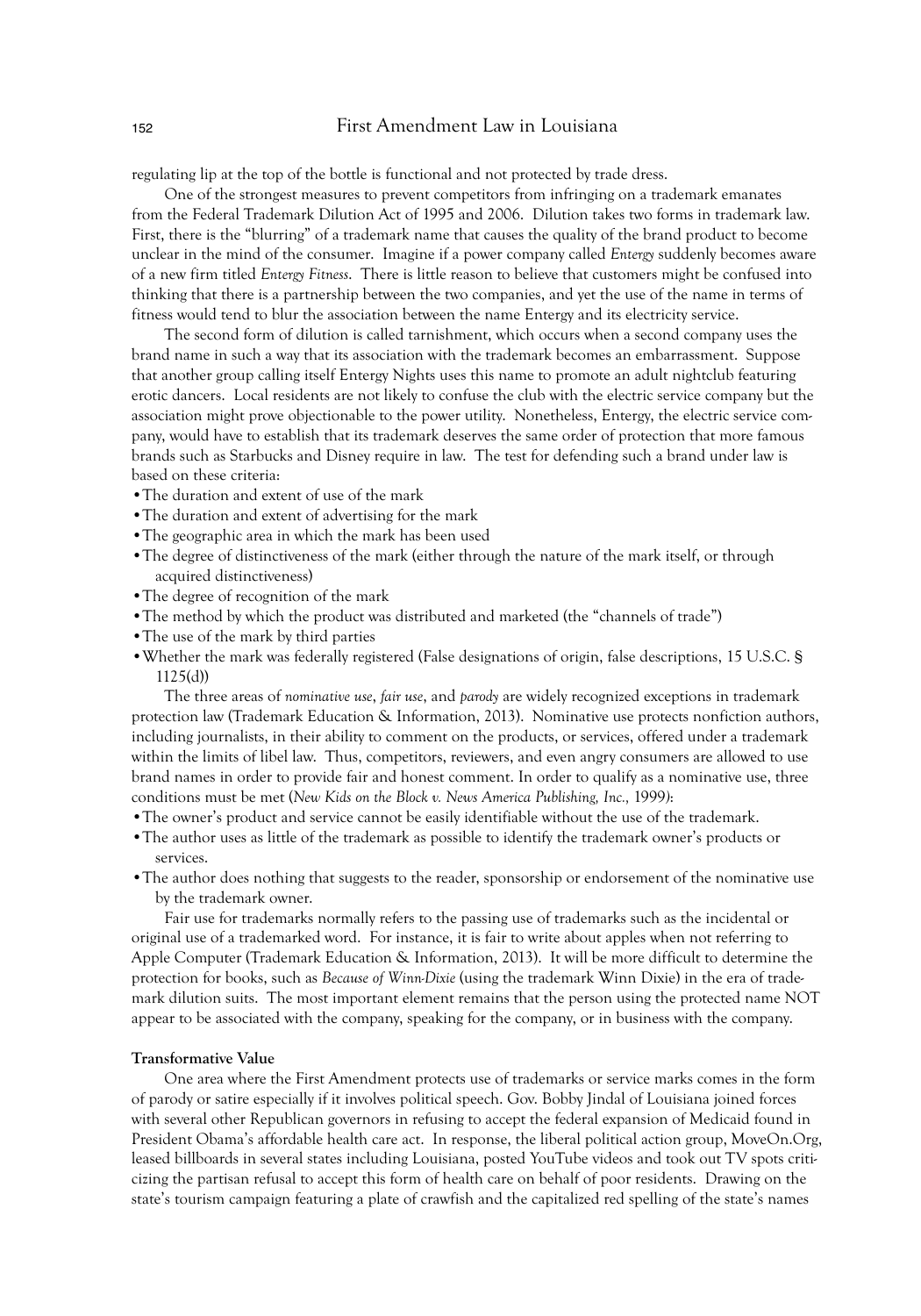with exclamation marks, the moveon.org billboard read: "LOU!SIANA Pick your passion! But hope you don't love your health. Gov. Jindal's denying Medicaid to 242,000 people." The question of Service Mark infringement was raised when Louisiana elected leaders decided to file suit.

Lieutenant Governor Jay Dardenne filed against MoveOn.Org for service mark infringement claiming the licensed and proprietary interests of the state Department of Culture, Recreation and Trade were at stake, but the liberal group whose billboard campaign was only contested in Louisiana felt the transformative value of political parody and satire took precedence over this IP issue cited. That constitutional viewpoint was affirmed by U.S. District Court Judge Shelly Dick (no relation to the chapter author), who sided with MoveOn.org in affirmation of the organization's rights to freedom of expression in political discourse. "The State has failed to demonstrate a compelling reason to curtail MoveOn.org's political speech in favor of protecting of the State's service mark," Dick held in her ruling. She added that Louisiana's tourism campaign would not suffer "irreparable injury" if the billboard remained on the highway (McGaughy, NOLA.com). Third-party use of a service mark or trademark is lawful for the transformative purposes of commenting through parody, satire, or just simple statement.

# **Conclusions**

IP law defines the rules by which media professionals treat each other in terms of inventions, product brands, and their original creativity. In some ways it defines the rules of the media marketplace. The two major areas covered in this chapter—copyright and trademark—represent the types of IP most used by the media. Anyone studying this area should be able to identify what is protected, when that protection starts, how to secure protection, and how to profit from their newly created products. In the realm of original creative content such as a song or photograph, it is important to understand that copyright occurs at the moment the author or artist fixes their work in a tangible medium, but for the purposes of commercial protection and to guard against infringing uses, it is best to register the work with the U.S. Copyright Office that is easily online at www.copyright.gov. The law has amended several times over the years to protect various types of works from music to plays, from maps to poetry. Expressions that cannot be protected by copyright are generally ones that are simply factual and functional like a weight chart, a business form, or a telephone book.

Media practitioners need to be able to identify what constitutes infringement, a broad legal term that encompasses uses without permission, pay, or in the case of plagiarism, clear attribution. Plagiarism can be either an ethical and/or legal issue depending on the nature of the content and possible fair use, which is determined by assessing the secondary use's purpose, nature, amount and effect on the market for the original work.

It is not difficult for copyright holders to license a work for others in either music industries or media entertainment, but in the digital age, alternatives have been recommended through the use of Creative Commons for those who prefer not to register with a federal agency. In the business world, service marks and trademarks may seem like copyright, but actually are protected more for reasons of product identification than to reward creativity and the progress of the useful arts. In all three areas of IP, there is an ongoing legal struggle between the forces of free expression and access in opposition to proprietary uses by copyright holders and trademark owners, which is why the rule of law is so important.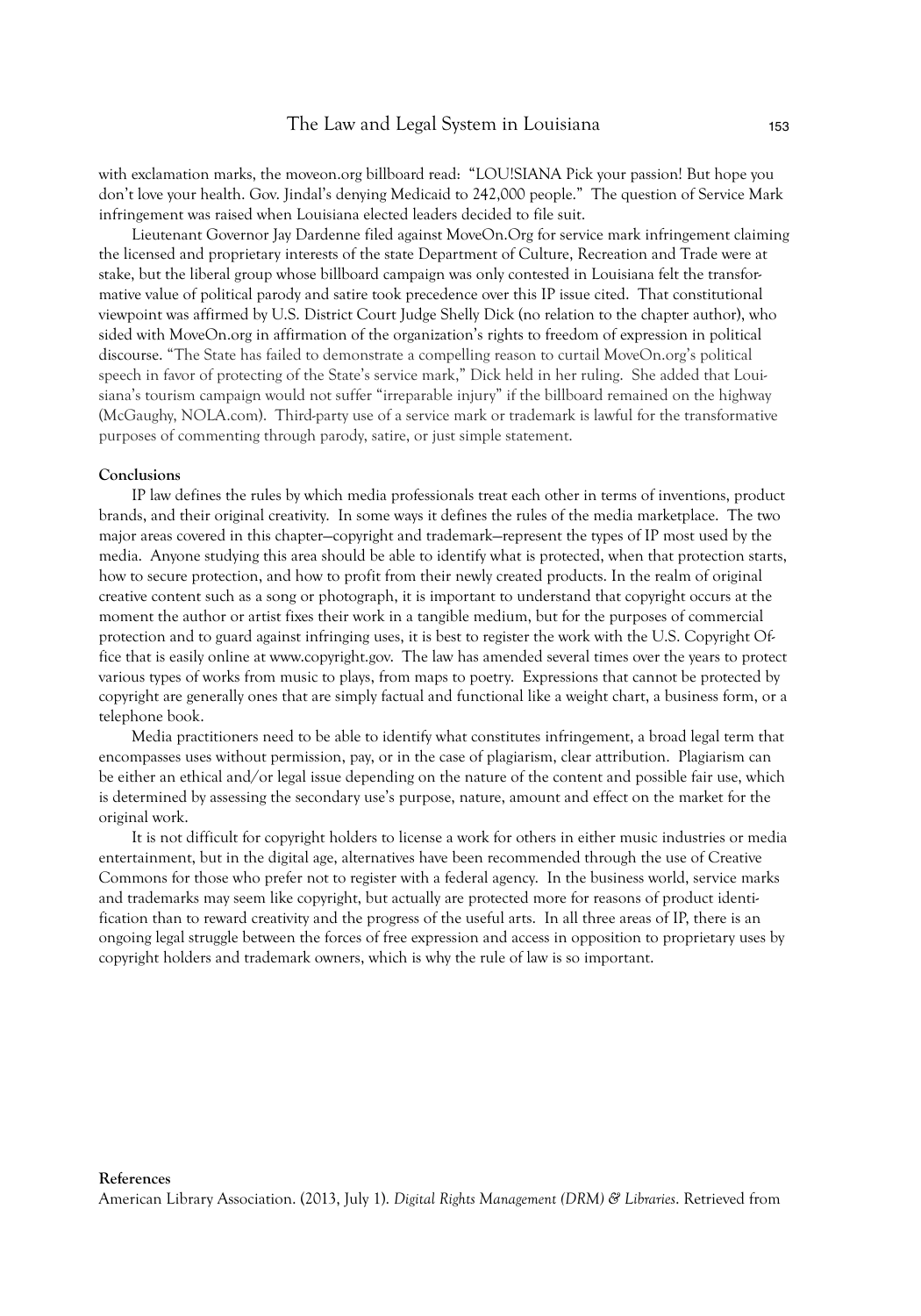American Library Association: http://www.ala.org/advocacy/copyright/digitalrights

- Asay, C. D. (2013, May 7). *Kirtsaeng and the First-Sale Doctrine's Digital Problem.* Retrieved from Stanford Law Review Online: http://www.stanfordlawreview.org/sites/default/files/online/articles/Kirtsaeng.pdf
- Associated Press. (2014, July 14). *Cronut Creator goes after mom-and-pop creaux-nut bakery.* Retrieved from New York Post: http://nypost.com/2014/07/14/cronut-creator-goes-after-mom-and-pop-creaux-nut-bakery/
- Associated Press. (2013, August 1). *Zulu Mardi Gras knew files suit accusing company of trademark violations*. Retrieved from The Times Picayune: http://www.nola.com/mardigras/index.ssf/2011/02/zulu\_mardi\_gras\_krewe\_files\_su.html
- Beesley, C. (2013, January 9). *The Difference Between a Trade Name and a Trademark and Why You Can't Overlook Either.* Retrieved from U.S. Small Business Administration: http://www.sba.gov/community/blogs/community-blogs/business-law-advisor/difference-between-trade-name-and-trademark- %E2%80%93-a
- Bitlaw. (2013, August 1). *TMEP 1302 Collective Marks Generally*. Retrieved from Welcome to Bitlaw: http:// www.bitlaw.com/source/tmep/1302.html
- Bitlaw. (2013, February 10). *Trademark Dilution.* Retrieved from Welcome to Bitlaw: http://www.bitlaw. com/trademark/dilution.html
- Borghese Legal, LTD. (2011). *What is trade dress and how id trade dress protected?* Retrieved from Borghese Legal, LTD: http://borgheselegal.com/news/40-trademark/79-what-is-trade-dress-and-how-is-tradedress-protected
- Brown, L. (2013, July 18). *A-B wins trademark fight over 'Ultimate Fan" use.* Retrieved from St. Louis Post-Dispatch: http://www.stltoday.com/business/local/a-b-wins-trademark-fight-over-ultimate-fan-use/ article\_61422f6f-7f98-541a-ad9f-2b1a62dd6d98.html
- *Coats v. Holbrook*, 7 N.Y. Ch. Ann. 713, (1845)
- Collen, J. (2014, April 8). *Will Trademark Testing Heat Up Over Half-Baked Claims To 'Cronut'?* Retrieved from Forbes.com: http://www.forbes.com/sites/jesscollen/2014/04/08/cronut-wars/
- Community for Creative Non-Violence ET AL. v. Reid, 88-293 (Supreme Court of the United States March 29, 1989).
- Copyright Act, 17 U.S.C. § 102 (1976). (n.d.).
- Copyright Infringement and Remedies, 17 U.S.C. § 501-513. (n.d.).
- Creative Commons. (n.d.). *Creative Commons Attribution.* Retrieved July 30, 2014, from Creative Commons: http://creativecommons.org/licenses/by/4.0/
- Criminal Infringement, 17 U.S.C. § 5:506. (n.d.).
- False designations of origin, false descriptions, 15 U.S.C. § 1125(d). (n.d.).
- Incorporeal movables, LA Civ Code 473. (n.d.).
- Intermational Trademark Association. (2013, March 24). *Loss of Trademark Rights.* Retrieved from International Trademark Association: http://www.inta.org/TrademarkBasics/FactSheets/Pages/LossofTrademarkRightsFactSheet.aspx
- International Trademark Association. (2013, August 1). *Certification Marks*. Retrieved from International Trademark Association: http://www.inta.org/TrademarkBasics/FactSheets/Pages/CertificationMarks. aspx
- Jack Russo, J. N. (1993). *Lawyers of the Internet Economy.* Retrieved July 20, 2014, from Computer Law: http://www.computerlaw.com/CM/Articles/Look-Feel-in-Computer-Software.asp
- Limitations on Actions, 17 U.S.C. § 507. (n.d.).
- Limitations on exclusive rights, 17 U.S.C. § 109. (n.d.).
- Limitations on Exclusive Rights, 17 U.S.C. § 111 and 119. (n.d.).
- Limitations on Exclusive Rights: Fair Use, 17 U.S.C. § 107. (n.d.).
- Loren C. Scott & Associates. (2013). *The Economic Impact of Louisiana's Entertainment Tax Credit Programs.* Baton Rouge, LA: Office of Entertainment and Industry Development, Louisiana Department of Economic Development.
- Louisiana Department of Agriculture and Forestry. (2013, August 2). *Certified Logos*. Retrieved from Louisiana Department of Agriculture and Forestry: http://www.ldaf.state.la.us/portal/Offices/MarketingAgriculturalEconomicDevelopment/CertifiedLogos/tabid/322/Default.aspx